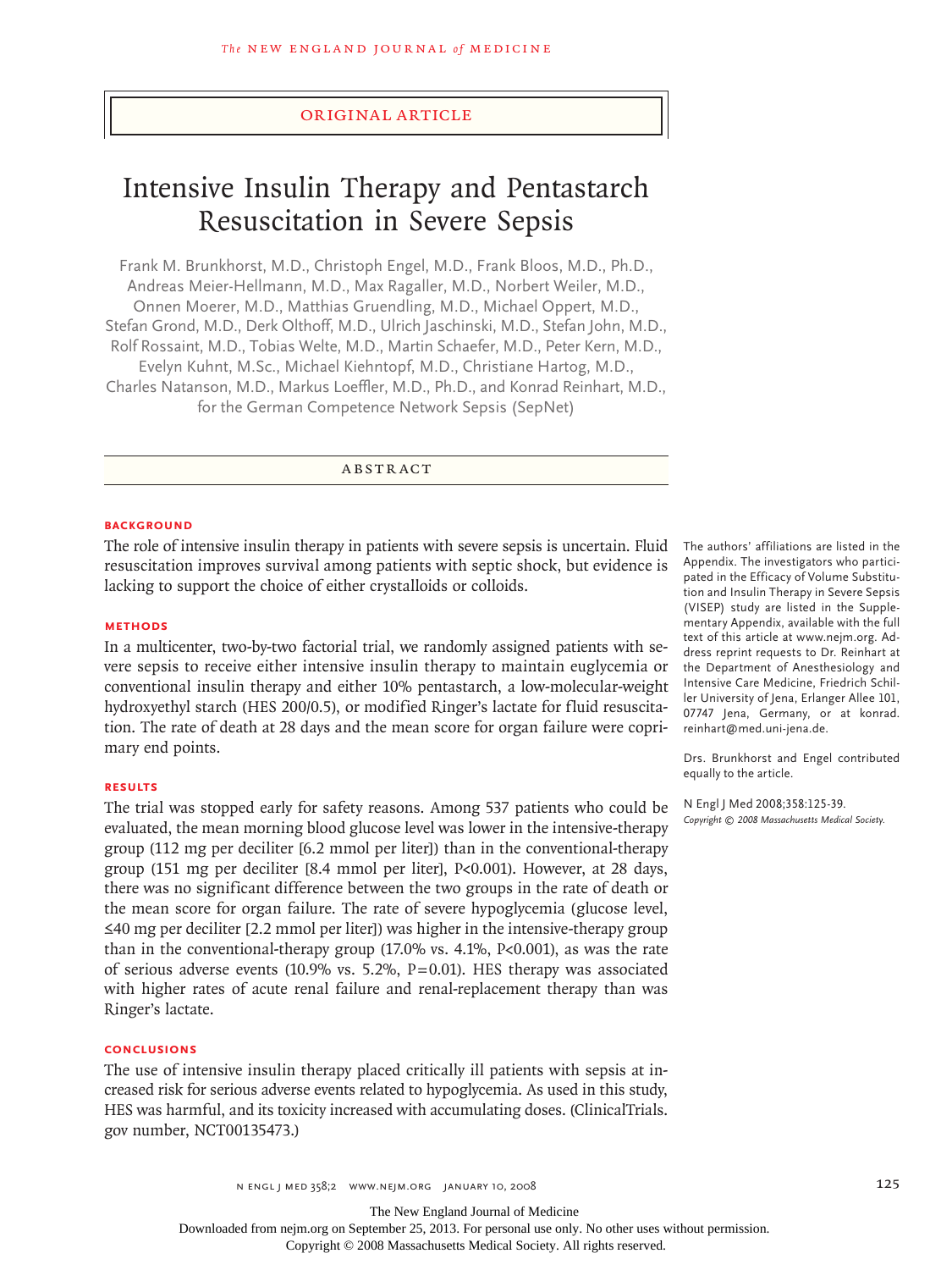$\prod_{\text{(glu)}}$ n a study by van den berghe et al. involving critically ill surgical patients, intensive insulin therapy to maintain euglycemia (glucose level, 80 to 110 mg per deciliter [4.4 to 6.1 mmol per liter]) lowered in-hospital mortality from 10.9% to 7.2%, mostly by reducing deaths from multiple organ failure with a proven septic focus.1 This beneficial effect occurred predominantly in cardiac surgical patients who received high glucose challenges immediately after surgery (8 to 12 g of glucose intravenously per hour) and was associated with an unusually high rate of death (5.1%) among controls.

Furthermore, in a follow-up study by Van den Berghe et al., involving critically ill patients who had not undergone surgery and had not received a high glucose challenge, intensive insulin therapy had no beneficial effect on survival rates. However, such therapy was associated with an increase in hypoglycemic events (mean glucose level, 31 mg per deciliter [1.7 mmol per liter]) by a factor of 5 to 6.2 Although it is unknown whether intensive insulin therapy improves the outcome during critical illness with severe sepsis, such therapy has been widely advocated.<sup>3</sup>

Few data are available to guide the choice of either colloid or crystalloid for fluid resuscitation in patients with septic shock.<sup>4</sup> In animal models, hydroxyethyl starch (HES), as compared with crystalloids, improved microcirculation during endotoxemia<sup>5</sup> and lessened tissue damage.<sup>6</sup> On the other hand, HES was associated with serious side effects, including coagulopathy and acute renal failure.<sup>7,8</sup> We assessed the safety and efficacy of intensive insulin therapy as compared with conventional insulin therapy (on the basis of the Leuven titration protocol) as well as the safety and efficacy of HES as compared with Ringer's lactate in patients with severe sepsis or septic shock.

### METHODS

#### **Study Design**

In this multicenter, randomized study, called the Efficacy of Volume Substitution and Insulin Therapy in Severe Sepsis (VISEP) study, we compared intensive insulin therapy with conventional insulin therapy and HES with Ringer's lactate, using a two-by-two factorial, open-label design. There was no a priori reason to expect interactions between the two types of treatment.

# **Study Patients**

From April 2003 to June 2005, we recruited patients in multidisciplinary intensive care units (ICUs) at 18 academic tertiary hospitals in Germany. Patients with severe sepsis or septic shock who were at least 18 years of age were eligible to enroll in the study. Severe sepsis and septic shock were defined according to criteria reported previously (for details, see the Supplementary Appendix, available with the full text of this article at www.nejm.org).9 Patients were deemed to be eligible if the onset of the syndrome was less than 24 hours before admission to the ICU or less than 12 hours after admission if the condition developed in the ICU. The treatment period was ended at 21 days after randomization or at discharge from the ICU or at the time of death (see the Supplementary Appendix).

The trial was approved by the ethics committee at each participating institution. Written informed consent was obtained from all patients or their legal representatives. In cases in which previous consent could not be obtained from the patient because of critical illness or the use of sedatives or anesthetic drugs and in order to permit early resuscitation, the ethics committee approved a provision for delayed consent. In such cases, a surrogate decision maker was fully informed as soon as possible. Consent was then obtained or the patient was removed from the study and all study procedures were ended.

The study's sponsors — B. Braun, Novo Nordisk, and HemoCue — provided drugs and glucometers but had no role in the design of the study, the gathering or analysis of data, or the preparation of the manuscript. The sponsors also had no responsibility for the conduct of the trial, had no access to the data, and did not control the decision to publish the results. The authors accept full responsibility for the conduct of the trial, had complete and unrestricted access to the data, and vouch for the completeness and accuracy of the data.

# **Insulin Therapy**

In the conventional-therapy group, a continuous insulin infusion (50 IU of Actrapid HM, Novo Nordisk) in 50 ml of 0.9% saline solution was delivered through a perfusion pump when the blood glucose level exceeded 200 mg per deciliter (11.1 mmol per liter); the insulin level was then adjusted to maintain a blood glucose level of

126 n engl j med 358;2 www.nejm.org january 10, 2008

The New England Journal of Medicine

Downloaded from nejm.org on September 25, 2013. For personal use only. No other uses without permission.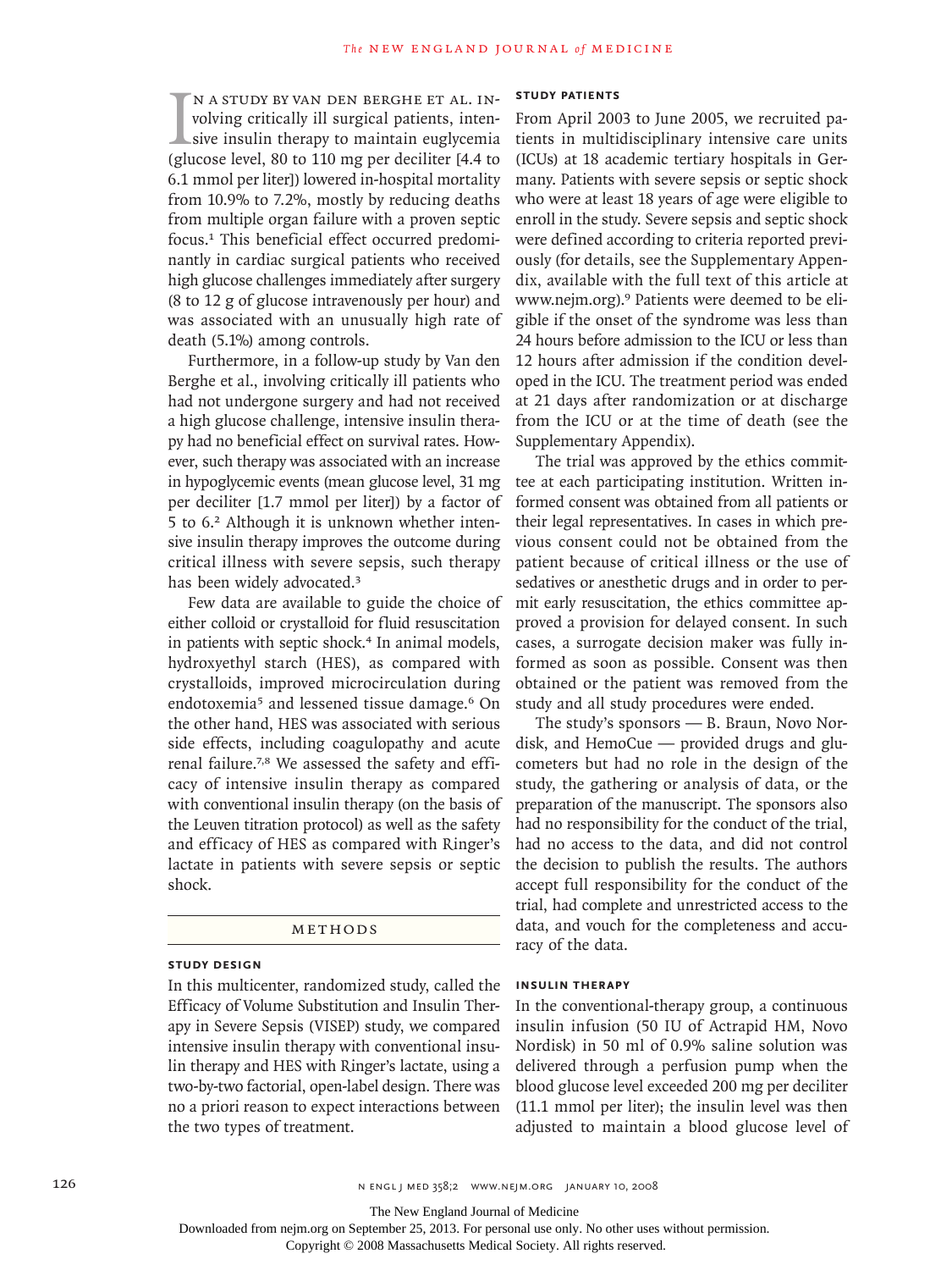180 mg per deciliter (10.0 mmol per liter) to 200 mg per deciliter. In the intensive-therapy group, infusion of insulin was started when blood glucose levels exceeded 110 mg per deciliter; the insulin level was then adjusted to maintain euglycemia (80 to 110 mg per deciliter).

The insulin dose was adjusted to whole-blood glucose levels, which were measured at intervals of 1 to 4 hours with the use of either arterial or capillary blood samples and a glucometer (Hemo-Cue). ICU nurses calculated insulin adjustments with the use of the Leuven titration guidelines.<sup>10</sup>

### **Fluid Resuscitation**

Patients were not eligible to participate in the study if they had received more than 1000 ml of HES in the 24 hours before randomization. (For details on fluid composition and hemodynamic management, see the Supplementary Appendix.) Renal-replacement therapy was instituted, regardless of the study-group assignment, in the case of acute renal failure or in the presence of another indication, such as volume overload or hyperkalemia.<sup>11</sup>

### **Outcome Measures and Safety End Points**

The coprimary end points were the rate of death from any cause at 28 days and morbidity, as measured during the intervention by the mean score on the Sequential Organ Failure Assessment (SOFA), on a scale ranging from 0 to 4 for each of six organ systems, with an aggregate score of 0 to 24 and higher scores indicating more severe organ dysfunction. Secondary end points were the rate of acute renal failure (defined as a doubling of the baseline serum creatinine level or the need for renal-replacement therapy), the time to hemodynamic stabilization, the frequency of vasopressor therapy, mean SOFA subscores, the need for red-cell transfusion, the duration of mechanical ventilation, the length of stay in the ICU, and mortality at 90 days. The occurrence of severe hypoglycemia (≤40 mg of glucose per deciliter [2.2 mmol per liter]) was defined as a safety end point. Serious adverse events were reported according to standard definitions.12 One safety analysis was planned and performed before the first interim analysis.

# **Statistical Analysis**

The study was designed to detect a reduction in mortality from 40% to 30% at 28 days. Such an

effect was expected to reduce the mean SOFA score by 1.2 points.<sup>13</sup> To permit early termination of the study in case of futility or unexpectedly large effects, as well as modifications of the sample size and end points on the basis of interim results, we used a two-stage adaptive design with mortality and the mean SOFA score as coprimary end points.14 To detect a difference of 1.2 in the mean SOFA score with a power of 80%, we needed to enroll 600 patients in the first stage of the adaptive study design. Therefore, the first interim efficacy analysis was performed after inclusion of 600 patients. We used the chi-square test and the t-test to assess differences in mortality at 28 days and the mean SOFA score, respectively, in the intention-to-treat population. Details on the stopping strategy, as well as the analyses of secondary end points, are described in the Supplementary Appendix. Cox regression analysis with timedependent covariates was used to identify risk factors for the time to death. All reported P values are two-sided. Statistical analyses were performed with the use of SAS software, version 9.13.

# R esult s

### **Trial Suspension**

After the first safety analysis, involving 488 patients,<sup>15</sup> intensive insulin therapy was terminated early by the data and safety monitoring board, owing to an increased number of hypoglycemic events, as compared with conventional insulin therapy; hypoglycemia was reported in 30 of 247 patients in the intensive-therapy group (12.1%) and in 5 of 241 patients in the conventional-therapy group (2.1%, P<0.001). The comparison between HES and Ringer's lactate was continued with all patients receiving conventional insulin therapy until the planned interim analysis involving 537 patients. The additional 49 patients, who underwent randomization after the first safety analysis, were not different with respect to baseline characteristics or the conduct of insulin treatment.

The planned interim analysis after the enrollment of 600 patients showed a significantly greater incidence of renal failure and a trend toward higher 90-day mortality among patients who received HES than among those who received Ringer's lactate. The study was suspended by the data and safety monitoring board, and the second stage of the adaptive design was aborted.

The New England Journal of Medicine

Downloaded from nejm.org on September 25, 2013. For personal use only. No other uses without permission.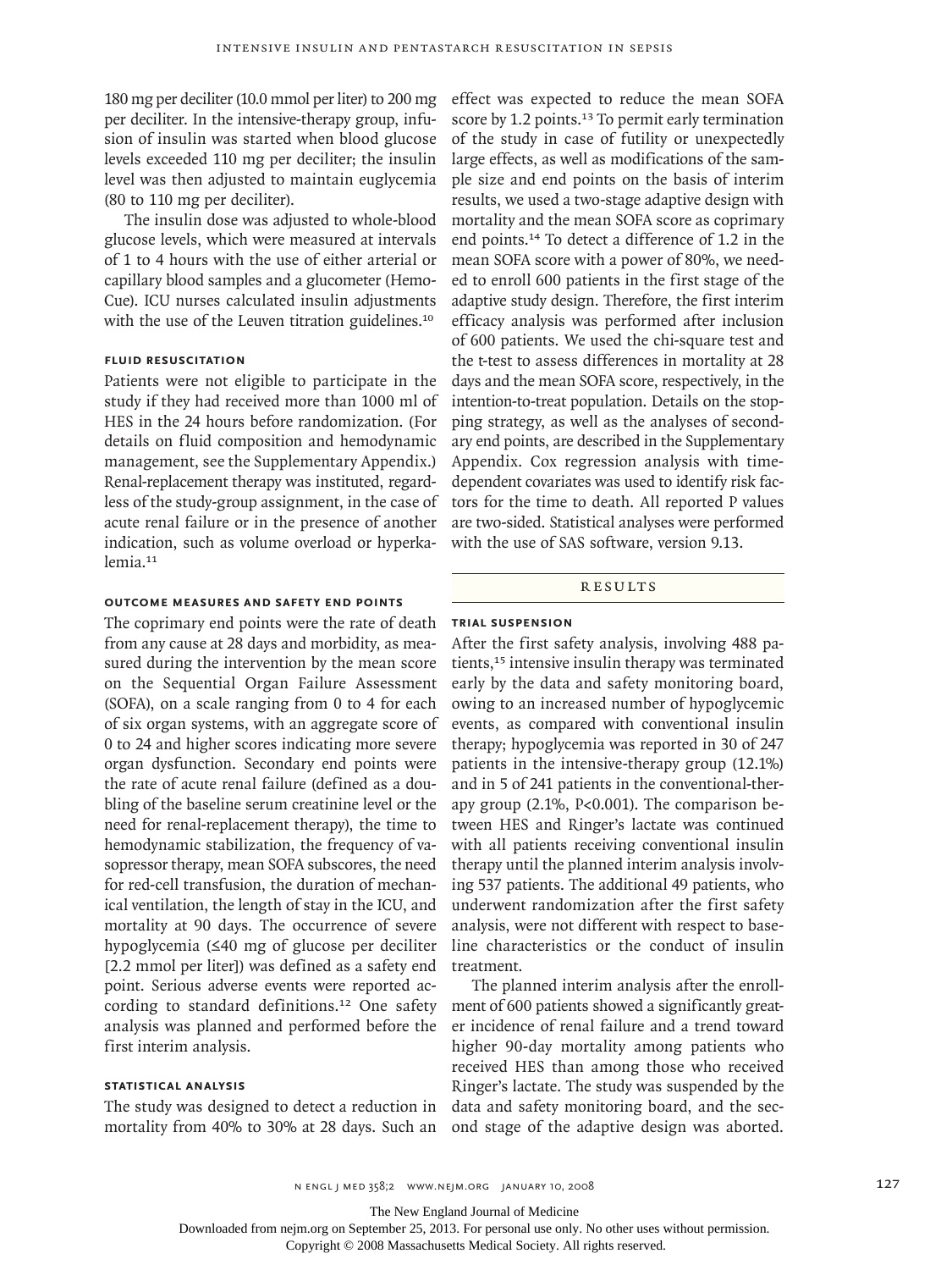of the Supplementary Appendix.

# **Analyses of Interaction**

There were no significant interactions between the two study interventions with respect to the rate of death at 28 days ( $P=0.55$ ) and the rate at 90 days ( $P=0.71$ ). However, we found a sugges-

Enrollment and outcomes are shown in Figure 1 tion of an interaction for the mean SOFA score  $(P=0.07)$  and the development of acute renal failure  $(P=0.06)$ . There was no interaction for the mean SOFA score if the renal subscore was excluded (P=0.11). Comparisons between single study groups suggested that the risk of acute renal failure in the intensive-therapy group was higher among patients who received HES than among

| Table 1. Baseline Characteristics of the Patients.* |                             |                             |                          |                      |                                  |                           |                       |  |
|-----------------------------------------------------|-----------------------------|-----------------------------|--------------------------|----------------------|----------------------------------|---------------------------|-----------------------|--|
| Variable                                            | <b>Insulin Therapy</b>      |                             |                          |                      | <b>Fluid Resuscitation</b>       |                           |                       |  |
|                                                     | All Patients<br>$(N = 537)$ | Conventional<br>$(N = 290)$ | Intensive<br>$(N = 247)$ | P Value <sub>T</sub> | Ringer's<br>Lactate<br>$(N=275)$ | <b>HES</b><br>$(N = 262)$ | P Value $\ddot{\chi}$ |  |
| $Age - yr$                                          | $64.6 \pm 13.7$             | $65.2 \pm 13.2$             | $64.0 \pm 14.3$          | 0.35                 | $64.9 \pm 14.1$                  | $64.4 \pm 13.3$           | 0.72                  |  |
| Male sex — no. $(\%)$                               | 322 (60.0)                  | 171 (59.0)                  | 151(61.1)                | 0.61                 | 164 (59.6)                       | 158 (60.3)                | 0.87                  |  |
| Body-mass index                                     | $27.3 \pm 5.5$              | $27.5 \pm 5.3$              | $26.9 \pm 5.8$           | 0.22                 | $27.2 \pm 5.5$                   | $27.3 \pm 5.6$            | 0.74                  |  |
| APACHE II score¶                                    | $20.2 + 6.7$                | $20.3 + 6.8$                | $20.2 + 6.6$             | 0.84                 | $20.3 + 6.7$                     | $20.1 + 6.7$              | 0.72                  |  |
| Preexisting condition — no. $(\%)$                  |                             |                             |                          |                      |                                  |                           |                       |  |
| Hypertension                                        | 249 (46.4)                  | 144 (49.7)                  | 105 (42.5)               | 0.10                 | 134 (48.7)                       | 115 (43.9)                | 0.26                  |  |
| Diabetes mellitus                                   |                             |                             |                          |                      |                                  |                           |                       |  |
| Either type                                         | 163(30.4)                   | 91 (31.4)                   | 72 (29.1)                | 0.58                 | 83 (30.2)                        | 80 (30.5)                 | 0.93                  |  |
| Type 1                                              | 73(13.6)                    | 41(14.1)                    | 32(13.0)                 | 0.69                 | 37(13.5)                         | 36(13.7)                  | 0.92                  |  |
| Type 2                                              | 90(16.8)                    | 50 (17.2)                   | 40 (16.2)                | 0.75                 | 46 (16.7)                        | 44 (16.8)                 | 0.98                  |  |
| Heart failure                                       | 80 (14.9)                   | 44 (15.2)                   | 36(14.6)                 | 0.85                 | 34(12.4)                         | 46 (17.6)                 | 0.09                  |  |
| Renal dysfunction                                   | 44 (8.2)                    | 23(7.9)                     | 21(8.5)                  | 0.81                 | 30(10.9)                         | 14(5.3)                   | 0.02                  |  |
| <b>COPD</b>                                         | 82(15.3)                    | 44 (15.2)                   | 38 (15.4)                | 0.95                 | 46 (16.7)                        | 36(13.7)                  | 0.34                  |  |
| Liver cirrhosis                                     | 12(2.2)                     | 7(2.4)                      | 5(2.0)                   | 0.76                 | 6(2.2)                           | 6(2.3)                    | 0.93                  |  |
| Cancer                                              |                             |                             |                          |                      |                                  |                           |                       |  |
| Previous disease                                    | 49 (9.1)                    | 27(9.3)                     | 22(8.9)                  | 0.87                 | 26(9.5)                          | 23(8.8)                   | 0.79                  |  |
| Current disease                                     | 34(6.3)                     | 23(7.9)                     | 11(4.5)                  | 0.10                 | 23(8.4)                          | 11(4.2)                   | 0.05                  |  |
| Immunosuppression                                   | 10(1.9)                     | 7(2.4)                      | 3(1.2)                   | 0.36                 | 5(1.8)                           | 5(1.9)                    | 1.00                  |  |
| Site of infection - no. $(\%)$                      |                             |                             |                          |                      |                                  |                           |                       |  |
| Lung                                                | 221 (41.2)                  | 123(42.4)                   | 98 (39.7)                | 0.58                 | 124(45.1)                        | 97 (37.0)                 | 0.04                  |  |
| Abdomen                                             | 207(38.5)                   | 112 (38.6)                  | 95 (38.5)                | 0.93                 | 103(37.5)                        | 104(39.7)                 | 0.64                  |  |
| Bone or soft tissue                                 | 61 (11.4)                   | 34 (11.7)                   | 27(10.9)                 | 0.79                 | 29 (10.5)                        | 32 (12.2)                 | 0.55                  |  |
| Surgical wound                                      | 42(7.8)                     | 21(7.2)                     | 21(8.5)                  | 0.58                 | 23(8.4)                          | 19(7.3)                   | 0.62                  |  |
| Urogenital                                          | 47 (8.8)                    | 29 (10.0)                   | 18(7.3)                  | 0.27                 | 18(6.5)                          | 29 (11.1)                 | 0.07                  |  |
| Primary bacteremia                                  | 22(4.1)                     | 10(3.4)                     | 12(4.9)                  | 0.41                 | 11(4.0)                          | 11(4.2)                   | 0.92                  |  |
| Other                                               | 23(4.3)                     | 10(3.4)                     | 13(5.3)                  | 0.29                 | 10(3.6)                          | 13(5.0)                   | 0.45                  |  |
| Recent surgical history - no. (%)                   |                             |                             |                          | 0.47                 |                                  |                           | 0.04                  |  |
| Elective surgery                                    | 86 (16.0)                   | 49 (16.9)                   | 37 (15.0)                |                      | 50 (18.2)                        | 36(13.7)                  |                       |  |
| <b>Emergency surgery</b>                            | 198 (36.9)                  | 100(34.5)                   | 98 (39.7)                |                      | 88 (32.0)                        | 110(42.0)                 |                       |  |
| No history of surgery                               | 252 (46.9)                  | 140 (48.3)                  | 112 (45.3)               |                      | 137 (49.8)                       | 115 (43.9)                |                       |  |
| Missing data                                        | 1(0.2)                      | 1(0.3)                      | $\pmb{0}$                |                      | $\mathbf{0}$                     | 1(0.4)                    |                       |  |

128 **n engl j med 358;2 www.nejm.org january 10, 2008** 

Downloaded from nejm.org on September 25, 2013. For personal use only. No other uses without permission.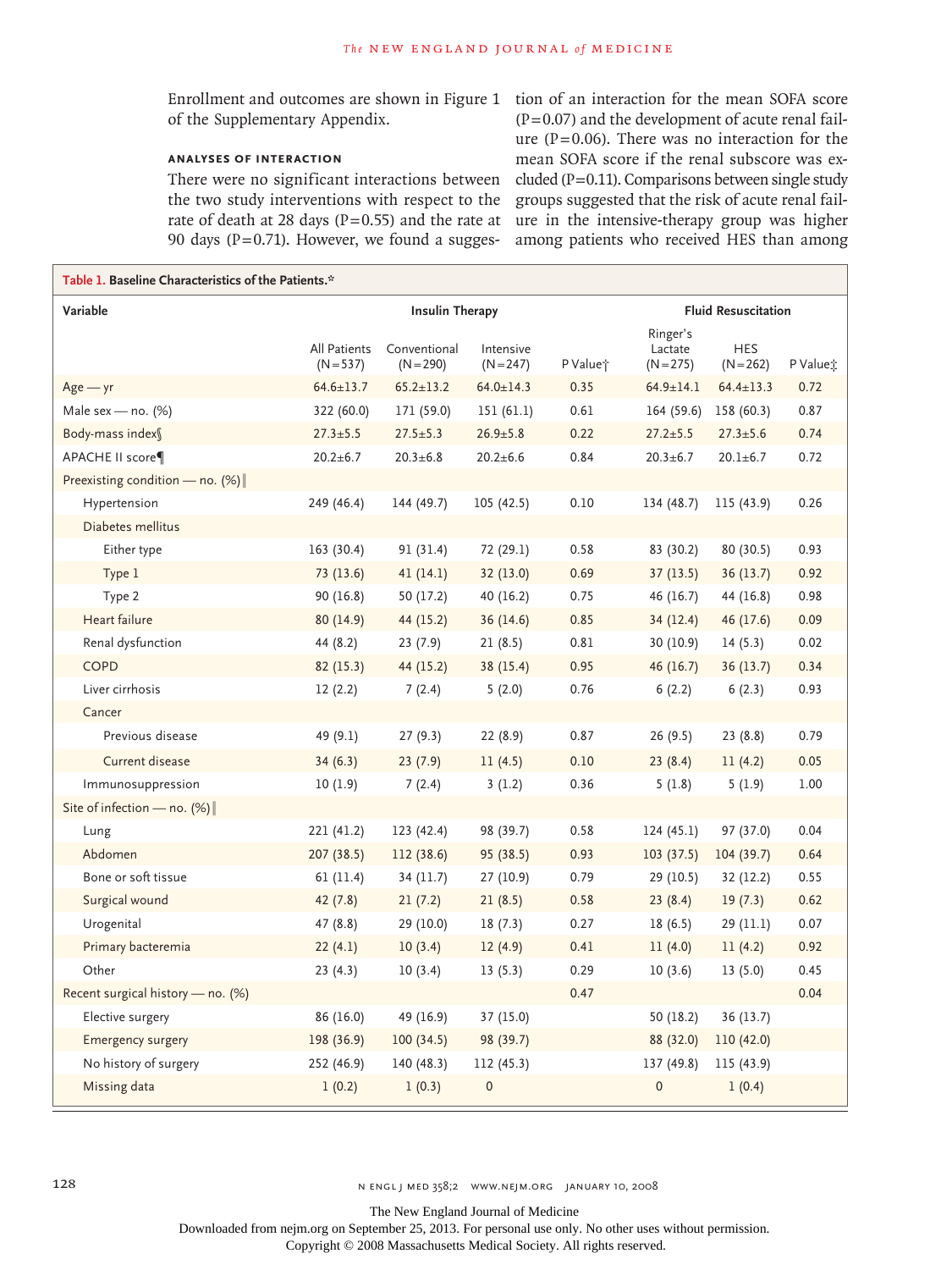| Table 1. (Continued.)                |                             |                             |                          |                      |                                    |                           |                      |  |
|--------------------------------------|-----------------------------|-----------------------------|--------------------------|----------------------|------------------------------------|---------------------------|----------------------|--|
| Variable                             | <b>Insulin Therapy</b>      |                             |                          |                      | <b>Fluid Resuscitation</b>         |                           |                      |  |
|                                      | All Patients<br>$(N = 537)$ | Conventional<br>$(N = 290)$ | Intensive<br>$(N = 247)$ | P Value <sup>+</sup> | Ringer's<br>Lactate<br>$(N = 275)$ | <b>HES</b><br>$(N = 262)$ | P Value <sub>1</sub> |  |
| Laboratory values                    |                             |                             |                          |                      |                                    |                           |                      |  |
| Blood glucose - mg/dl                |                             |                             |                          | 0.05                 |                                    |                           | 0.13                 |  |
| Median                               | 134                         | 138                         | 130                      |                      | 136                                | 133                       |                      |  |
| Interquartile range                  | 110-178                     | $111 - 184$                 | $108 - 167$              |                      | $112 - 184$                        | $106 - 168$               |                      |  |
| Glycated hemoglobin - %              |                             |                             |                          | 0.04                 |                                    |                           | 0.58                 |  |
| Median                               | 5.9                         | 6.0                         | 5.9                      |                      | 6.0                                | 5.8                       |                      |  |
| Interquartile range                  | $5.3 - 6.3$                 | $5.4 - 6.4$                 | $5.2 - 6.2$              |                      | $5.3 - 6.3$                        | $5.3 - 6.3$               |                      |  |
| Plasma C-reactive protein - mg/liter |                             |                             |                          | 0.99                 |                                    |                           | 0.97                 |  |
| Median                               | 200                         | 204                         | 198                      |                      | 199                                | 203                       |                      |  |
| Interquartile range                  | 127-290                     | 126-289                     | $131 - 290$              |                      | 127-307                            | 127-280                   |                      |  |
| Serum creatinine - mg/dl             |                             |                             |                          | 0.45                 |                                    |                           | 0.68                 |  |
| Median                               | 1.43                        | 1.44                        | 1.40                     |                      | 1.39                               | 1.47                      |                      |  |
| Interquartile range                  | $0.96 - 2.13$               | $0.95 - 2.20$               | $0.96 - 2.07$            |                      | $0.94 - 2.20$                      | $0.96 - 2.07$             |                      |  |
| Creatinine clearance - ml/min        |                             |                             |                          | 0.72                 |                                    |                           | 0.77                 |  |
| Median                               | 51.8                        | 51.7                        | 51.9                     |                      | 52.3                               | 51.7                      |                      |  |
| Interquartile range                  | $32.8 - 83.3$               | 31.0-84.6                   | $35.3 - 81.0$            |                      | $30.7 - 86.5$                      | $34.7 - 76.7$             |                      |  |
| Lactate - mmol/liter                 |                             |                             |                          | 0.14                 |                                    |                           | 0.93                 |  |
| Median                               | 2.2                         | 2.4                         | 2.1                      |                      | 2.2                                | 2.2                       |                      |  |
| Interquartile range                  | $1.5 - 4.0$                 | $1.6 - 4.0$                 | $1.4 - 3.8$              |                      | $1.5 - 4.3$                        | $1.5 - 3.8$               |                      |  |
| Hemodynamic variables                |                             |                             |                          |                      |                                    |                           |                      |  |
| Heart rate - bpm                     |                             |                             |                          | 0.95                 |                                    |                           | 0.82                 |  |
| Median                               | 104                         | 104                         | 104                      |                      | 104                                | 103                       |                      |  |
| Interquartile range                  | $90 - 118$                  | $90 - 118$                  | $90 - 118$               |                      | $90 - 117$                         | $90 - 118$                |                      |  |
| Central venous pressure - mm Hg      |                             |                             |                          | 0.30                 |                                    |                           | 0.32                 |  |
| Median                               | 12.0                        | 12.0                        | 12.0                     |                      | 12.0                               | 12.0                      |                      |  |
| Interquartile range                  | $8.0 - 15.0$                | $8.0 - 15.0$                | $8.0 - 15.0$             |                      | $8.0 - 14.5$                       | $8.0 - 15.0$              |                      |  |
| Mean arterial pressure - mm Hg       |                             |                             |                          | 0.82                 |                                    |                           | 0.64                 |  |
| Median                               | 75.0                        | 75.0                        | 77.0                     |                      | 75.0                               | 75.5                      |                      |  |
| Interquartile range                  | 68.0-85.0                   | 68.0-84.0                   | $67.0 - 85.0$            |                      | 68.0-85.0                          | $67.0 - 85.0$             |                      |  |
| Central venous oxygen saturation - % |                             |                             |                          | 0.88                 |                                    |                           | 0.20                 |  |
| Median                               | 75.0                        | 75.0                        | 75.0                     |                      | 74.0                               | 75.0                      |                      |  |
| Interquartile range                  | 68.0-80.0                   | 68.0-80.0                   | $68.0 - 81.0$            |                      | 68.0-79.0                          | 69.0-81.0                 |                      |  |

\* Plus–minus values are means ±SD. P values were calculated with the t-test or the Mann–Whitney test and the chi-square test or Fisher's exact test, as appropriate. To convert the values for glucose to millimoles per liter, multiply by 0.05551. To convert the values for creatinine to micromoles per liter, multiply by 88.4. COPD denotes chronic pulmonary obstructive disease, and HES hydroxyethyl starch (pentastarch). † P values are for the comparison between conventional insulin therapy and intensive insulin therapy.

‡ P values are for the comparison between Ringer's lactate and HES.

 $\dot{\S}$  The body-mass index is the weight in kilograms divided by the square of the height in meters.

¶Missing subscores on the Acute Physiology and Chronic Health Evaluation (APACHE II) were counted as 0. This scale ranges from 0 to 71, with higher scores indicating a greater severity of illness.

‖ Multiple responses per patient were possible.

The New England Journal of Medicine

Downloaded from nejm.org on September 25, 2013. For personal use only. No other uses without permission.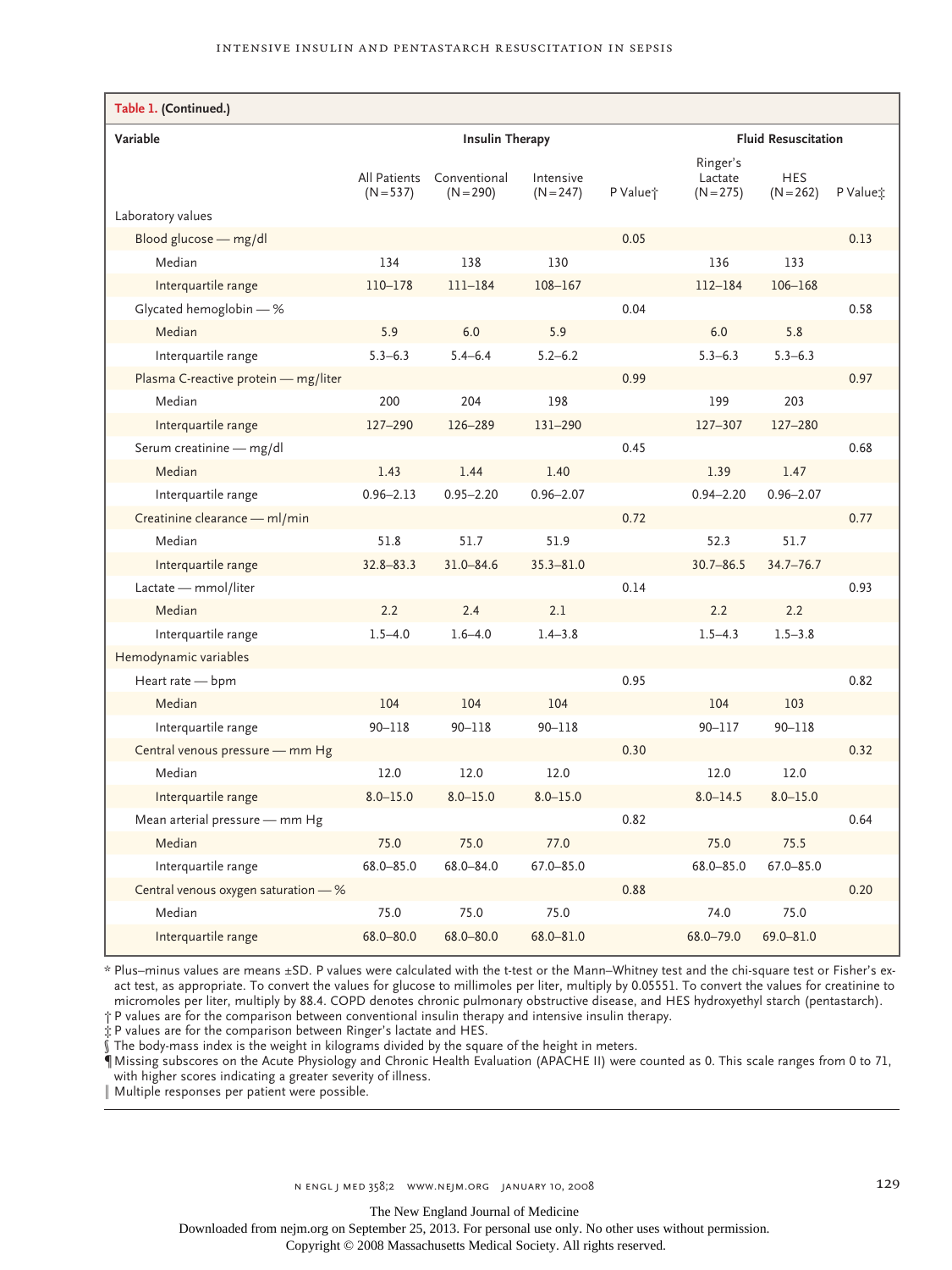those who received Ringer's lactate (odds ratio, 2.65; 95% confidence interval [CI], 1.51 to 4.68). However, the risk was also increased among patients in the HES group who received intensive insulin therapy, as compared with those who received conventional therapy (odds ratio, 1.69; 95% CI, 1.01 to 2.83).

# **Insulin Therapy**

The characteristics of the patients and indicators of the severity of disease were well balanced between the intensive-therapy group and the conventional-therapy group (Table 1, and Table 1 of the Supplementary Appendix). The numbers of patients were also well balanced with respect to the receipt of concomitant medications relevant to hyperglycemia (Table 2 of the Supplementary Appendix).

# *Nutrition and Blood Glucose Control*

Data regarding nutritional intake and blood glucose levels are shown in Figure 1 and in Table 4 of the Supplementary Appendix. In the intensivetherapy group, 243 of 247 patients (98.4%) received insulin on at least one study day for glucose values above the target range (>110 mg per deciliter), whereas only 215 of 290 patients (74.1%) in the conventional-therapy group needed insulin because glucose values were outside the target range (≥200 mg per deciliter) (P<0.001). During the study period, mean morning blood glucose levels were lower in the intensive-therapy group (mean, 112 mg per deciliter [6.2 mmol per liter]; 95% CI, 110 to 114 [6.1 to 6.3]) than in the conventional-therapy group (mean, 151 mg per deciliter [8.4 mmol per liter]; 95% CI, 148 to 155 [8.2 to 8.6]; P<0.001). The median insulin dose that was administered per patient per day was higher in the intensive-therapy group (32 IU; interquartile range, 20 to 50) than in the conventionaltherapy group (5 IU; interquartile range, 0 to 22; P<0.001).

### *Mortality*

The rate of death did not differ significantly between the intensive-therapy group and the conventional-therapy group at 28 days (24.7% vs. 26.0%, P=0.74) or at 90 days (39.7% vs. 35.4%, P=0.31) (Table 2 and Fig. 2A). In a Cox regression analysis, intensive insulin therapy was not an independent risk factor for death (hazard ratio, 0.95; 95% CI, 0.70 to 1.28; P=0.72). However, identified risk factors were the patient's score on the Acute Physiology and Chronic Health Evaluation (APACHE II, ranging from 0 to 71, with higher scores indicating a greater severity of illness) with the exclusion of the age subscore (hazard ratio, 1.07; 95% CI, 1.05 to 1.09; P<0.001), an age of at least 60 years (hazard ratio, 2.45; 95% CI, 1.68 to 3.57; P<0.001), and hypoglycemia (hazard ratio, 3.31; 95% CI, 2.23 to 4.90; P<0.001).

In unplanned subgroup analyses that evaluated the APACHE II score before randomization, the reasons for ICU admission, the presence or absence of diabetes, and the presence or absence of empirical or appropriate antimicrobial therapy, there was no significant difference in survival between the intensive-therapy group and the conventional-therapy group. In addition, an analysis that excluded all patients who were discharged from the ICU before the 3rd, 5th, or 10th day did not show significant differences between the two study groups (Table 3A of the Supplementary Appendix).

Exploratory analyses that stratified data according to the mean morning blood glucose level (<110 mg per deciliter, 110 to 150 mg per deciliter, or >150 mg per deciliter) did not show significant differences in survival rates between the two study groups (Fig. 2 of the Supplementary Appendix).

### *Morbidity*

There was no significant difference between the intensive-therapy group and the conventionaltherapy group in mean SOFA scores (7.8 and 7.7 points, respectively; P=0.88). Likewise, SOFA subscores were similar in both groups. There were also no significant differences between the two study groups in secondary end points, including the rate of acute renal failure, the need for renalreplacement therapy, the use of vasopressors, and the number of ventilator-free days. Patients in the intensive-therapy group tended to have longer stays in the ICU than did patients in the conventional-therapy group (Table 2).

### *Safety End Points*

At least one episode of severe hypoglycemia occurred in 42 patients in the intensive-therapy group (17.0%) and in 12 patients in the conventional-therapy group (4.1%, P<0.001). Significantly more serious hypoglycemic episodes were reported in the intensive-therapy group (in 19 patients)

The New England Journal of Medicine

Downloaded from nejm.org on September 25, 2013. For personal use only. No other uses without permission.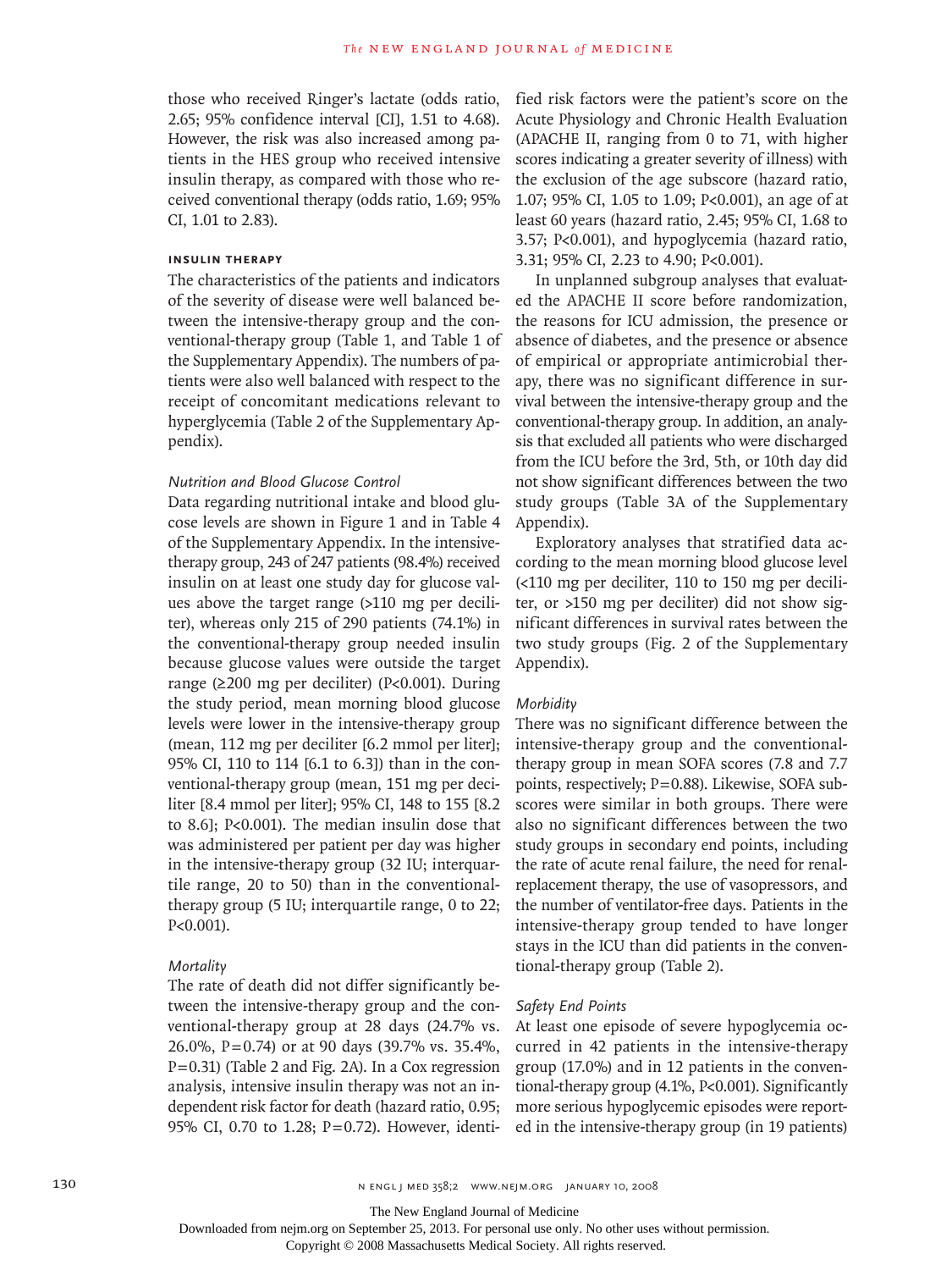

**Figure 1. Nutrition, Blood Glucose, Systemic Pressures, and Central Venous Oxygen Saturation, According to the Type of Insulin and Fluid Therapy.**

teral route, respectively, were calculated only for days on which nutrition was given. The type of nutrition was similar Panel A shows caloric intake and daily morning blood glucose levels in all 537 patients during the first 14 days of the  $\frac{1}{2}$  received intensive insulin therapy or conventional in of hemodynamic values for central venous pressure, mean arterial pressure, and central venous oxygen saturation. The mean daily caloric intake (both parenteral and enteral) and the fraction of kilocalories administered by the enthe time at randomization until the start of the next full 24-hour study day; I bars denote 95% confidence intervals. Combo in the two study groups. The mean morning blood glucose level in both study groups was calculated only for patients receiving insulin therapy on the respective study day (P<0.001). Panel B shows the results of volume resuscitation in **Figure has been redrawn and type has been reset. Please check carefully.** patients receiving either 10% pentastarch, a low-molecular-weight hydroxyethyl starch (HES), or Ringer's lactate, with study, according to whether patients received intensive insulin therapy or conventional insulin therapy. Day 0 represents P values calculated by the log-rank test. Indicated are the proportions of patients who did not have normalization

than in the conventional-therapy group (7 pa-ing in the intensive-therapy group than in the tients), a difference of 7.7% versus  $2.4\%$  (P=0.005). conventional-therapy group (in 13 vs. 6 patients; Although no serious adverse event was found to  $5.3\%$  vs. 2.1%; P=0.05) and as requiring proresult directly in death, the hypoglycemic epi-longed hospitalization (6 patients vs. 1 patient; sodes were more often classified as life-threaten-2.4% vs. 0.3%; P=0.05) (Table 3).

n engl j med 358;2 www.nejm.org january 10, 2008 131

The New England Journal of Medicine

Downloaded from nejm.org on September 25, 2013. For personal use only. No other uses without permission.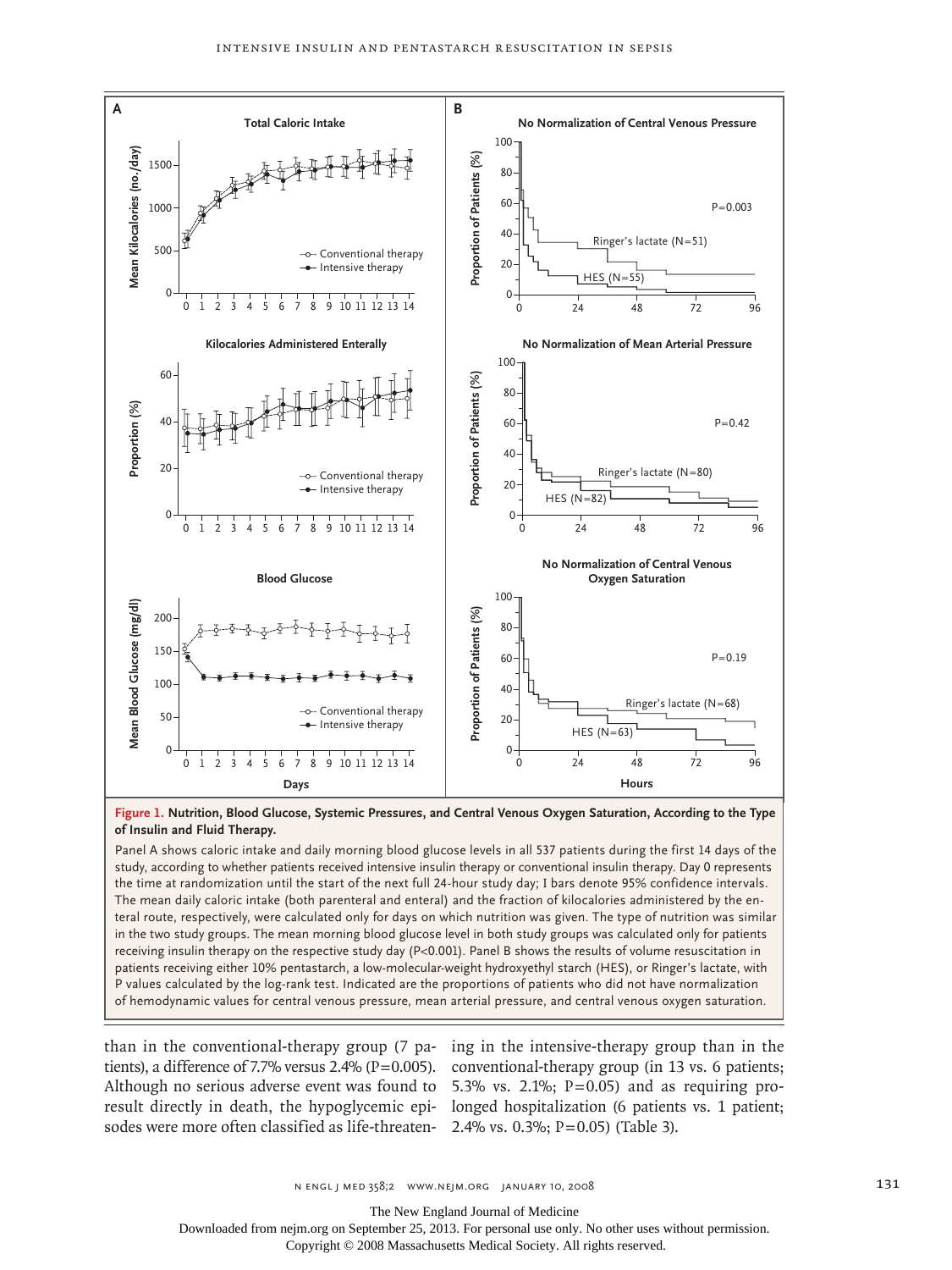# **Fluid Resuscitation**

Before randomization, the characteristics of patients were well balanced between the group that received HES and the group that received Ringer's lactate (Table 1, and Table 1 of the Supplementary Appendix). Patients in the two study groups received similar fluids in the 12 hours before randomization (Table 5 of the Supplementary Appendix).

did patients in the HES group. The ratio of total fluid in the Ringer's lactate group to that in the HES group was 1.32 for the entire study period (1.58 on day 1 and 1.44 on days 1 to 4). Patients in the HES group received a median cumulative dose of 70.4 ml per kilogram of body weight (interquartile range, 33.4 to 144.2). The median central venous pressure was 11.8 mm Hg (interquartile range, 9.5 to 14.2) in the HES group and 10.7 mm Hg (interquartile range, 8.6 to 12.7) in the Ringer's lactate group (P<0.001); the median

Patients in the Ringer's lactate group received significantly more total resuscitation fluid than

| Table 2. Primary and Secondary Outcomes.* |                             |                                     |                            |          |                                    |                           |                      |  |
|-------------------------------------------|-----------------------------|-------------------------------------|----------------------------|----------|------------------------------------|---------------------------|----------------------|--|
| Variable                                  |                             | <b>Insulin Therapy</b>              | <b>Fluid Resuscitation</b> |          |                                    |                           |                      |  |
| Death                                     | All Patients<br>$(N = 537)$ | Conventional<br>$(N = 290)$         | Intensive<br>$(N = 247)$   | P Value† | Ringer's<br>Lactate<br>$(N = 275)$ | <b>HES</b><br>$(N = 262)$ | P Value <sub>1</sub> |  |
| At 28 days                                |                             |                                     |                            | 0.74     |                                    |                           | 0.48                 |  |
| No./total no.                             | 136/536                     | 75/289                              | 61/247                     |          | 66/274                             | 70/262                    |                      |  |
| Percent (95% CI)                          | $25.4(21.7-29.1)$           | $26.0(20.9-31.0)$                   | $24.7(19.3-30.1)$          |          | 24.1 (19.0-29.2)                   | $26.7(21.4-32.1)$         |                      |  |
| At 90 days                                |                             |                                     |                            | 0.31     |                                    |                           | 0.09                 |  |
| No./total no.                             | 200/535                     | 102/288                             | 98/247                     |          | 93/274                             | 107/261                   |                      |  |
| Percent (95% CI)                          |                             | $37.4(33.3-41.5)$ $35.4(29.9-40.9)$ | 39.7 (33.6-45.8)           |          | 33.9 (28.3-39.6)                   | 41.0 (35.0-47.0)          |                      |  |
| SOFA score                                |                             |                                     |                            | 0.88     |                                    |                           | 0.16                 |  |
| Mean                                      | 7.8                         | 7.7                                 | 7.8                        |          | 7.5                                | 8.0                       |                      |  |
| 95% CI                                    | $7.4 - 8.1$                 | $7.3 - 8.2$                         | $7.3 - 8.3$                |          | $7.1 - 8.0$                        | $7.5 - 8.5$               |                      |  |
| <b>SOFA</b> subscores                     |                             |                                     |                            |          |                                    |                           |                      |  |
| Cardiovascular                            |                             |                                     |                            | 0.96     |                                    |                           | 0.51                 |  |
| Median                                    | 1.78                        | 1.75                                | 1.82                       |          | 1.76                               | 1.80                      |                      |  |
| Interquartile range                       | $1.00 - 2.67$               | $1.00 - 2.67$                       | $1.00 - 2.74$              |          | $1.00 - 2.71$                      | $0.86 - 2.67$             |                      |  |
| Respiratory                               |                             |                                     |                            | 0.24     |                                    |                           | 0.58                 |  |
| Median                                    | 2.53                        | 2.57                                | 2.50                       |          | 2.57                               | 2.50                      |                      |  |
| Interquartile range                       | $2.00 - 2.89$               | $2.17 - 2.92$                       | $2.00 - 2.86$              |          | $2.00 - 2.89$                      | $2.00 - 2.90$             |                      |  |
| Coagulation                               |                             |                                     |                            | 0.90     |                                    |                           | < 0.001              |  |
| Median                                    | 0.21                        | 0.21                                | 0.21                       |          | 0.11                               | 0.46                      |                      |  |
| Interquartile range                       | $0 - 1.00$                  | $0 - 1.00$                          | $0 - 1.08$                 |          | $0 - 0.83$                         | $0 - 1.30$                |                      |  |
| Renal                                     |                             |                                     |                            | 0.90     |                                    |                           | 0.02                 |  |
| Median                                    | 0.50                        | 0.50                                | 0.53                       |          | 0.42                               | 0.67                      |                      |  |
| Interquartile range                       | $0 - 1.60$                  | $0 - 1.60$                          | $0 - 1.59$                 |          | $0 - 1.33$                         | $0 - 1.94$                |                      |  |
| Hepatic                                   |                             |                                     |                            | 0.74     |                                    |                           | 1.00                 |  |
| Median                                    | 0.10                        | 0.08                                | 0.11                       |          | 0.11                               | 0.09                      |                      |  |
| Interquartile range                       | $0 - 0.87$                  | $0 - 0.88$                          | $0 - 0.85$                 |          | $0 - 0.90$                         | $0 - 0.85$                |                      |  |
| Central nervous system                    |                             |                                     |                            | 0.82     |                                    |                           | 0.50                 |  |
| Median                                    | 1.00                        | 1.00                                | 1.00                       |          | 1.00                               | 1.00                      |                      |  |
| Interquartile range                       | $0.08 - 2.10$               | $0 - 2.00$                          | $0.10 - 2.33$              |          | $0.05 - 2.00$                      | $0.09 - 2.43$             |                      |  |

132 n engl j med 358;2 www.nejm.org january 10, 2008

Downloaded from nejm.org on September 25, 2013. For personal use only. No other uses without permission.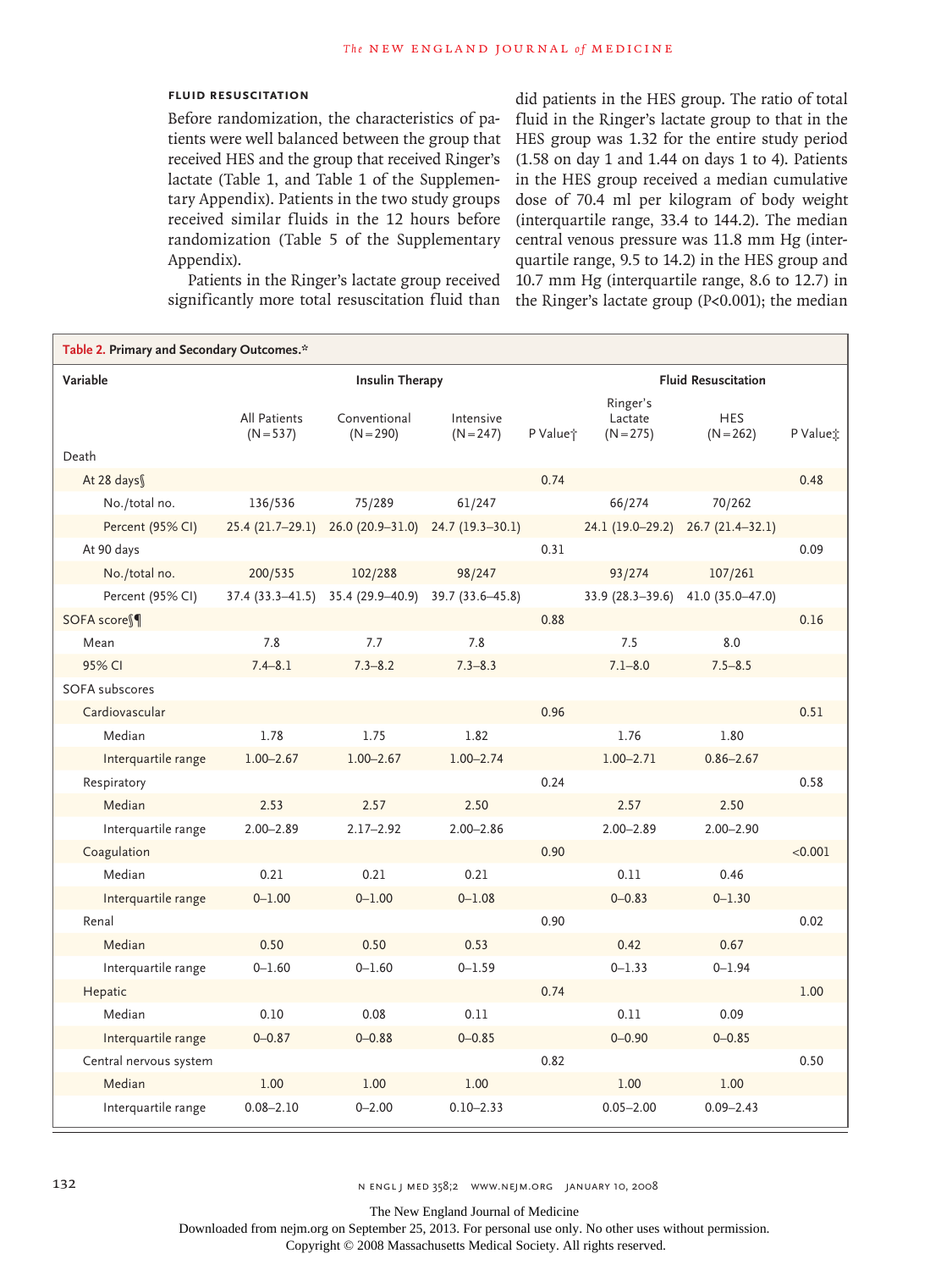| Table 2. (Continued.)                |                             |                                   |                          |                      |                                    |                           |                      |  |
|--------------------------------------|-----------------------------|-----------------------------------|--------------------------|----------------------|------------------------------------|---------------------------|----------------------|--|
| Variable                             | <b>Insulin Therapy</b>      |                                   |                          |                      | <b>Fluid Resuscitation</b>         |                           |                      |  |
|                                      | All Patients<br>$(N = 537)$ | Conventional<br>$(N = 290)$       | Intensive<br>$(N = 247)$ | P Value <sup>+</sup> | Ringer's<br>Lactate<br>$(N = 275)$ | <b>HES</b><br>$(N = 262)$ | P Value <sup>+</sup> |  |
| Hypoglycemia (≤40 mg/dl)             |                             |                                   |                          | < 0.001              |                                    |                           | 0.85                 |  |
| No. of patients/total no.            | 54/537                      | 12/290                            | 42/247                   |                      | 27/275                             | 27/262                    |                      |  |
| Percent (95% CI)                     | $10.1(7.5-12.6)$            | $4.1(1.9-6.4)$                    | $17.0(12.3-21.7)$        |                      | $9.8(6.3 - 13.3)$                  | $10.3(6.6 - 14.0)$        |                      |  |
| Acute renal failure                  |                             |                                   |                          | 0.25                 |                                    |                           | 0.002                |  |
| No. of patients/total no.            | 153/533                     | 77/289                            | 76/244                   |                      | 62/272                             | 91/261                    |                      |  |
| Percent (95% CI)                     | $28.7(24.9-32.6)$           | $26.6(21.6-31.7)$                 | $31.1(25.3 - 37.0)$      |                      | 22.8 (17.8-27.8)                   | 34.9 (29.1-40.7)          |                      |  |
| Renal-replacement therapy            |                             |                                   |                          | 0.19                 |                                    |                           | 0.001                |  |
| No. of patients/total no.            | 132/533                     | 65/289                            | 67/244                   |                      | 51/272                             | 81/261                    |                      |  |
| Percent (95% CI)                     |                             | 24.8 (21.1–28.4) 22.5 (17.7–27.3) | $27.5(21.9-33.1)$        |                      | $18.8(14.1-23.4)$                  | $31.0(25.4 - 36.7)$       |                      |  |
| Red-cell transfusion                 |                             |                                   |                          | 0.02                 |                                    |                           | 0.06                 |  |
| No. of patients/total no.            | 388/537                     | 197/290                           | 191/247                  |                      | 189/275                            | 199/262                   |                      |  |
| Percent (95% CI)                     |                             | 72.3 (68.5-76.0) 67.9 (62.6-73.3) | $77.3(72.1 - 82.6)$      |                      | $68.7(63.3 - 74.2)$                | 76.0 (70.8-81.1)          |                      |  |
| No. of red-cell transfusion<br>units |                             |                                   |                          | 0.95                 |                                    |                           | < 0.001              |  |
| Median                               | 5                           | 5                                 | 5                        |                      | $\overline{4}$                     | 6                         |                      |  |
| Interquartile range                  | $2 - 10$                    | $3 - 10$                          | $2 - 10$                 |                      | $2 - 8$                            | $4 - 12$                  |                      |  |
| Length of stay in ICU (days)         |                             |                                   |                          | 0.06                 |                                    |                           | 0.32                 |  |
| Median                               | 14                          | 14                                | 16                       |                      | 14                                 | 16                        |                      |  |
| Interquartile range                  | $8 - 28$                    | $7 - 25$                          | $8 - 30$                 |                      | $7 - 28$                           | $8 - 28$                  |                      |  |
| Vasopressor-free (days)              |                             |                                   |                          | 0.24                 |                                    |                           | 0.52                 |  |
| Median                               | 17                          | 18                                | 16                       |                      | 17                                 | 17                        |                      |  |
| Interquartile range                  | $7 - 20$                    | $8 - 20$                          | $6 - 20$                 |                      | $8 - 20$                           | $6 - 20$                  |                      |  |
| Ventilator-free (days)               |                             |                                   |                          | 0.83                 |                                    |                           | 0.06                 |  |
| Median                               | 3                           | 3                                 | $\overline{3}$           |                      | $\overline{3}$                     | $\overline{2}$            |                      |  |
| Interquartile range                  | $1 - 6$                     | $1 - 6$                           | $1 - 7$                  |                      | $1 - 7$                            | $1 - 6$                   |                      |  |

\* P values were calculated with the t-test or the Mann–Whitney test and the chi-square test or Fisher's exact test, as appropriate. HES denotes hydroxyethyl starch (pentastarch), and SOFA Sequential Organ Failure Assessment.

† P values are for the comparison between conventional insulin therapy and intensive insulin therapy.

‡ P values are for the comparison between Ringer's lactate and HES.

§ This category is a coprimary outcome of the study. All other categories are secondary outcomes.

¶Subscores on SOFA range from 0 to 4 for each of six organ systems, with an aggregate score of 0 to 24 and with higher scores indicating more severe organ dysfunction.

This category applies to days during the study period.

terquartile range, 70.0 to 76.9) in the HES group receiving HES than in those receiving Ringer's and 72.4% (interquartile range, 69.3 to 75.9) in the Ringer's lactate group  $(P=0.04)$ . The use of nonstudy colloid fluids is discussed in the Supplementary Appendix.

central venous oxygen saturation was 73.6% (in-the target values were achieved faster in patients lactate  $(P=0.003)$  (Fig. 1B).

### *Mortality*

values for central venous pressure that were below the hemodynamic target values (≥8 mm Hg), P=0.48). However, there was a trend toward a

Among patients who entered the study with nificantly between the HES group and the Ring-The rate of death at 28 days did not differ siger's lactate group (26.7% and 24.1%, respectively;

The New England Journal of Medicine

Downloaded from nejm.org on September 25, 2013. For personal use only. No other uses without permission.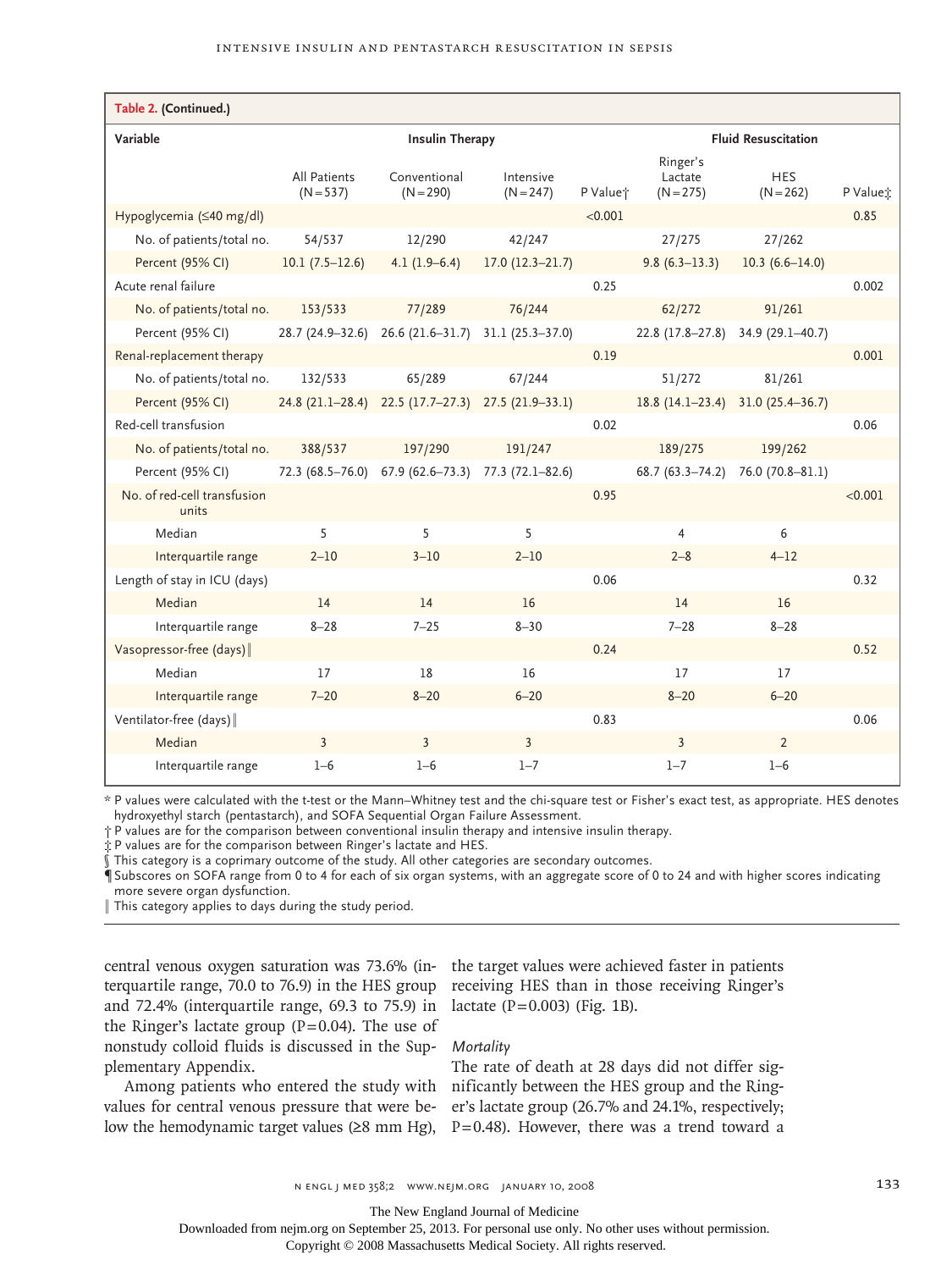

rate of death at 90 days that was higher in the HES group than in the Ringer's lactate group  $(41.0\% \text{ vs. } 33.9\%, \text{ P}=0.09)$  (Table 2 and Fig. 2B). p tiidi or acam at 50 anys that was ingher in a  $\frac{6}{96}$  vs. 33.9% D-0.09 (Table 2 and Fig. 2R o days that was ingher in the<br>in the Ringer's lactate grou  $\mathbf{m}$ 

### **Morbidity**

molblam,<br>The mean SOFA scores did not differ significant-Inc mean some some and not affect significant by between the HES group and the Ringer's lac-**Please check carefully.**



tate group (8.0 and 7.5 points, respectively;  $P=0.16$ ) (Table 2). However, the HES group had a significantly higher rate of acute renal failure (34.9% vs. 22.8%,  $P=0.002$ ) and more days on which renalreplacement therapy was required (650 of 3554 vs. 321 of 3471 total days; 18.3% vs. 9.2%). Patients in the HES group had a lower median platelet count (179,600 per cubic millimeter; interquartile range, 122,000 to 260,000) than did those in the Ringer's lactate group (224,000 per cubic millimeter; interquartile range, 149,800 to 314,800; P<0.001) and received more units of packed red cells than did patients in the Ringer's lactate group (Table 2).

# **Subgroup and Multivariate Analyses**

In post hoc univariate analysis, there was a direct correlation between the cumulative dose of HES and both the need for renal-replacement therapy and the rate of death at 90 days; there was no corresponding correlation with the cumulative dose of Ringer's lactate (Fig. 3). The dose limit for HES (20 ml per kilogram per day) was exceeded by more than 10% on at least 1 day in 100 of 262 patients in the HES group. In 74 of these 100 patients, the dose escalation occurred within the first 24 hours. Before randomization, the median APACHE II scores and ages of these patients were similar to those of patients who did not receive a dose escalation; however, patients who received a dose escalation had lower initial values for central venous pressure (median, 11.0 mm Hg; interquartile range, 6.0 to 15.0) than did patients who did not receive a dose escalation (median, 12.0 mm Hg; interquartile range, 9.0 to 15.0; P=0.03). They also received more crystalloid

n engl j med 358;2 www.nejm.org january 10, 2008<br>Newsly med 358;2 www.nejm.org january 10, 2008

The New England Journal of Medicine

Downloaded from nejm.org on September 25, 2013. For personal use only. No other uses without permission.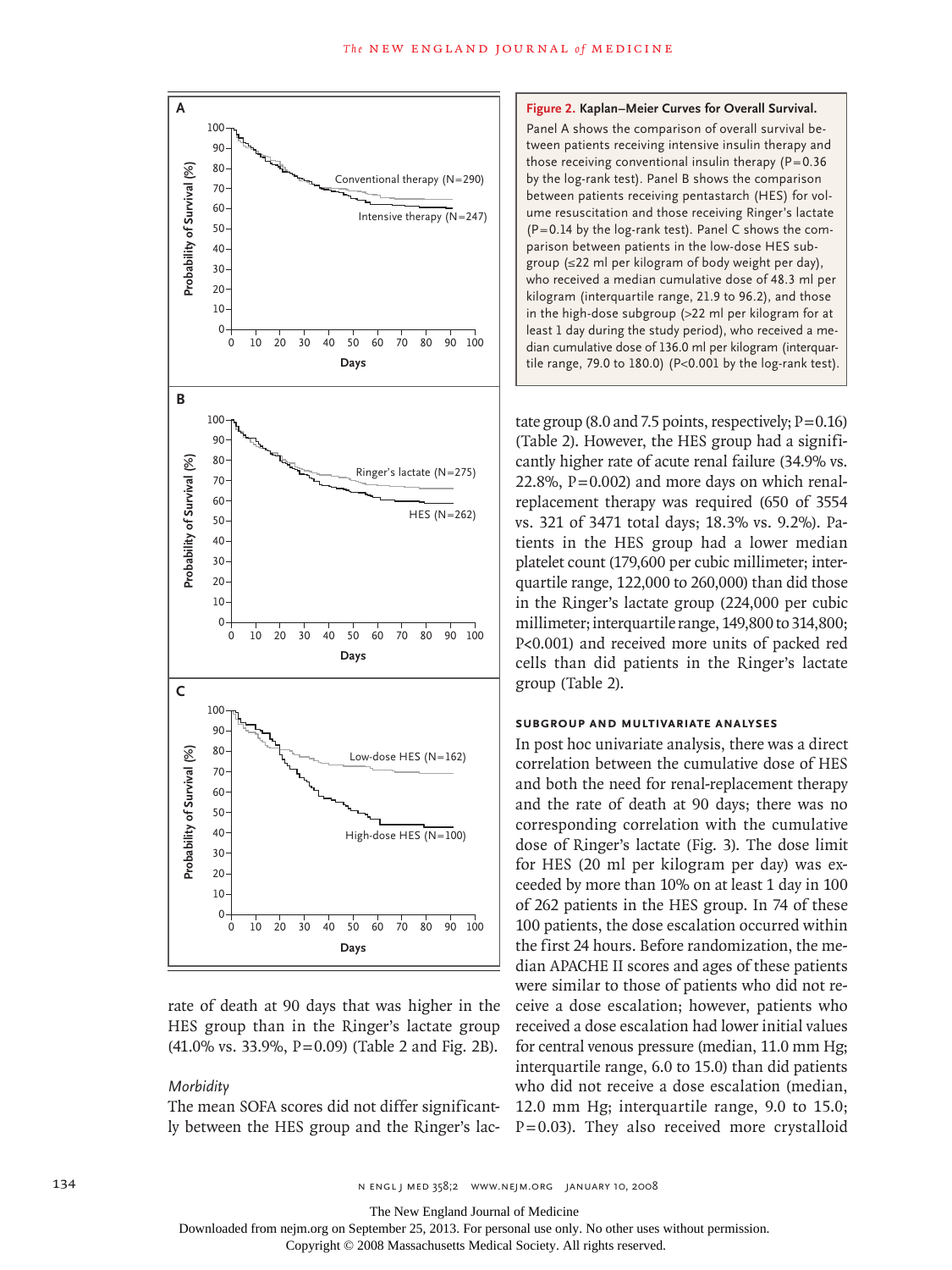| Table 3. Adverse and Serious Adverse Events.*       |                             |                             |                                                  |                            |                                 |                                   |                      |
|-----------------------------------------------------|-----------------------------|-----------------------------|--------------------------------------------------|----------------------------|---------------------------------|-----------------------------------|----------------------|
| Variable                                            |                             | <b>Insulin Therapy</b>      |                                                  | <b>Fluid Resuscitation</b> |                                 |                                   |                      |
|                                                     | All Patients<br>$(N = 537)$ | Conventional<br>$(N = 290)$ | Intensive<br>$(N = 247)$                         | P Value†                   | Ringer's Lactate<br>$(N = 275)$ | <b>HES</b><br>$(N = 262)$         | P Value <sub>1</sub> |
| Adverse event                                       |                             |                             |                                                  |                            |                                 |                                   |                      |
| Patients with at least one adverse<br>event         |                             |                             |                                                  | < 0.001                    |                                 |                                   | 0.81                 |
| No. of patients                                     | 80                          | 25                          | 55                                               |                            | 40                              | 40                                |                      |
| Percent (95% CI)                                    |                             |                             | 14.9 (11.9-17.9) 8.6 (5.4-11.9) 22.3 (17.1-27.5) |                            |                                 | 14.5 (10.4–18.7) 15.3 (10.9–19.6) |                      |
| Hypoglycemia (≤40 mg/dl)                            |                             |                             |                                                  | < 0.001                    |                                 |                                   | 0.85                 |
| No. of patients                                     | 54                          | 12                          | 42                                               |                            | 27                              | 27                                |                      |
| Percent (95% CI)                                    | $10.1(7.5-12.6)$            |                             | 4.1 $(1.9-6.4)$ 17.0 $(12.3-21.7)$               |                            | $9.8(6.3-13.3)$                 | $10.3(6.6 - 14.0)$                |                      |
| Bleeding                                            |                             |                             |                                                  | 0.30                       |                                 |                                   | 0.45                 |
| No. of patients                                     | 23                          | 10                          | 13                                               |                            | 10                              | 13                                |                      |
| Percent (95% CI)                                    | $4.3(2.6-6.0)$              | $3.4(1.4-5.6)$              | $5.3(2.5-8.1)$                                   |                            | $3.6(1.4-5.9)$                  | $5.0(2.3 - 7.6)$                  |                      |
| Other                                               |                             |                             |                                                  | 1.0                        |                                 |                                   | 0.11                 |
| No. of patients                                     | 10                          | 5                           | 5                                                |                            | 8                               | $\overline{2}$                    |                      |
| Percent (95% CI)                                    | $1.9(0.7-3.0)$              | $1.7(0.2-3.2)$              | $2.0(0.3-3.8)$                                   |                            | $2.9(0.9-4.9)$                  | $0.8(0-1.8)$                      |                      |
| Serious adverse event                               |                             |                             |                                                  |                            |                                 |                                   |                      |
| Patients with at least one serious<br>adverse event |                             |                             |                                                  | 0.01                       |                                 |                                   | 0.63                 |
| No. of patients                                     | 42                          | 15                          | 27                                               |                            | 20                              | 22                                |                      |
| Percent (95% CI)                                    | $7.8(5.6 - 10.1)$           |                             | $5.2$ (2.6-7.7) 10.9 (7.0-14.8)                  |                            | $7.3(4.2 - 10.3)$               | $8.4(5.0 - 11.8)$                 |                      |
| Hypoglycemia (<40 mg/dl)                            |                             |                             |                                                  |                            |                                 |                                   |                      |
| Any                                                 |                             |                             |                                                  | 0.005                      |                                 |                                   | 0.90                 |
| No. of patients                                     | 26                          | $\overline{7}$              | 19                                               |                            | 13                              | 13                                |                      |
| Percent (95% CI)                                    | $4.8(3.0 - 6.7)$            | $2.4(0.7-4.2)$              | $7.7(4.4 - 11.0)$                                |                            | $4.7(2.2 - 7.2)$                | $5.0(2.3 - 7.6)$                  |                      |
| Life-threatening                                    |                             |                             |                                                  | 0.05                       |                                 |                                   | 0.90                 |
| No. of patients                                     | 19                          | 6                           | 13                                               |                            | 10                              | 9                                 |                      |
| Percent (95% CI)                                    | $3.5(2.0-5.1)$              | $2.1(0.4-3.7)$              | $5.3(2.5-8.1)$                                   |                            | $3.6(1.4-5.9)$                  | $3.4(1.2-5.6)$                    |                      |
| Resulting in prolonged hospitali-<br>zation         |                             |                             |                                                  | 0.05                       |                                 |                                   | 0.72                 |
| No. of patients                                     | $\overline{7}$              | $\mathbf 1$                 | 6                                                |                            | $\overline{3}$                  | $\overline{4}$                    |                      |
| Percent (95% CI)                                    | $1.3(0.3-2.3)$              | $0.3$ (0-1.0)               | $2.4(0.5 - 4.4)$                                 |                            | $1.1(0-2.3)$                    | $1.5(0-3.0)$                      |                      |
| Bleeding                                            |                             |                             |                                                  | 0.99                       |                                 |                                   | 0.14                 |
| No. of patients                                     | 13                          | $\overline{7}$              | 6                                                |                            | 4                               | 9                                 |                      |
| Percent (95% CI)                                    | $2.4(1.1-3.7)$              | $2.4(0.7-4.2)$              | $2.4(0.5-4.4)$                                   |                            | $1.5(0-2.9)$                    | $3.4(1.2 - 5.6)$                  |                      |
| Other                                               |                             |                             |                                                  | 0.19                       |                                 |                                   | 0.37                 |
| No. of patients                                     | 5                           | $\mathbf{1}$                | $\overline{4}$                                   |                            | $\overline{4}$                  | $\mathbf{1}$                      |                      |
| Percent (95% CI)                                    | $0.9(0.1-1.7)$              | $0.3(0-1.0)$                | $1.6(0-3.2)$                                     |                            | $1.5(0-2.9)$                    | $0.4(0-1.1)$                      |                      |

\* P values were calculated with the chi-square test or Fisher's exact test, as appropriate. Definitions of all adverse events are listed in the Supplementary Appendix.

† P values are for the comparison between conventional insulin therapy and intensive insulin therapy.

‡ P values are for the comparison between Ringer's lactate and HES.

§ Other conditions included acute worsening of oxygenation, ventricular fibrillation, cardiac arrest, hyperosmolarity, hyperkalemia, and hypernatremia.

¶Severe hypoglycemia did not result directly in death or in persistent or substantial disability or incapacity in any patient.

in the 12 hours preceding study entry (median, significantly increased among patients who re-2400 ml; interquartile range, 1000 to 3500) than ceived a higher dose of HES, as compared with did those who did not receive a dose escalation those who received a lower dose (57.6% vs. 30.9%, (median, 1135 ml; interquartile range, 500 to P<0.001) (Fig. 2C). Detailed analyses of antimi-2560; P=0.002). The rate of death at 90 days was crobial therapy showed no imbalances that could

The New England Journal of Medicine

Downloaded from nejm.org on September 25, 2013. For personal use only. No other uses without permission.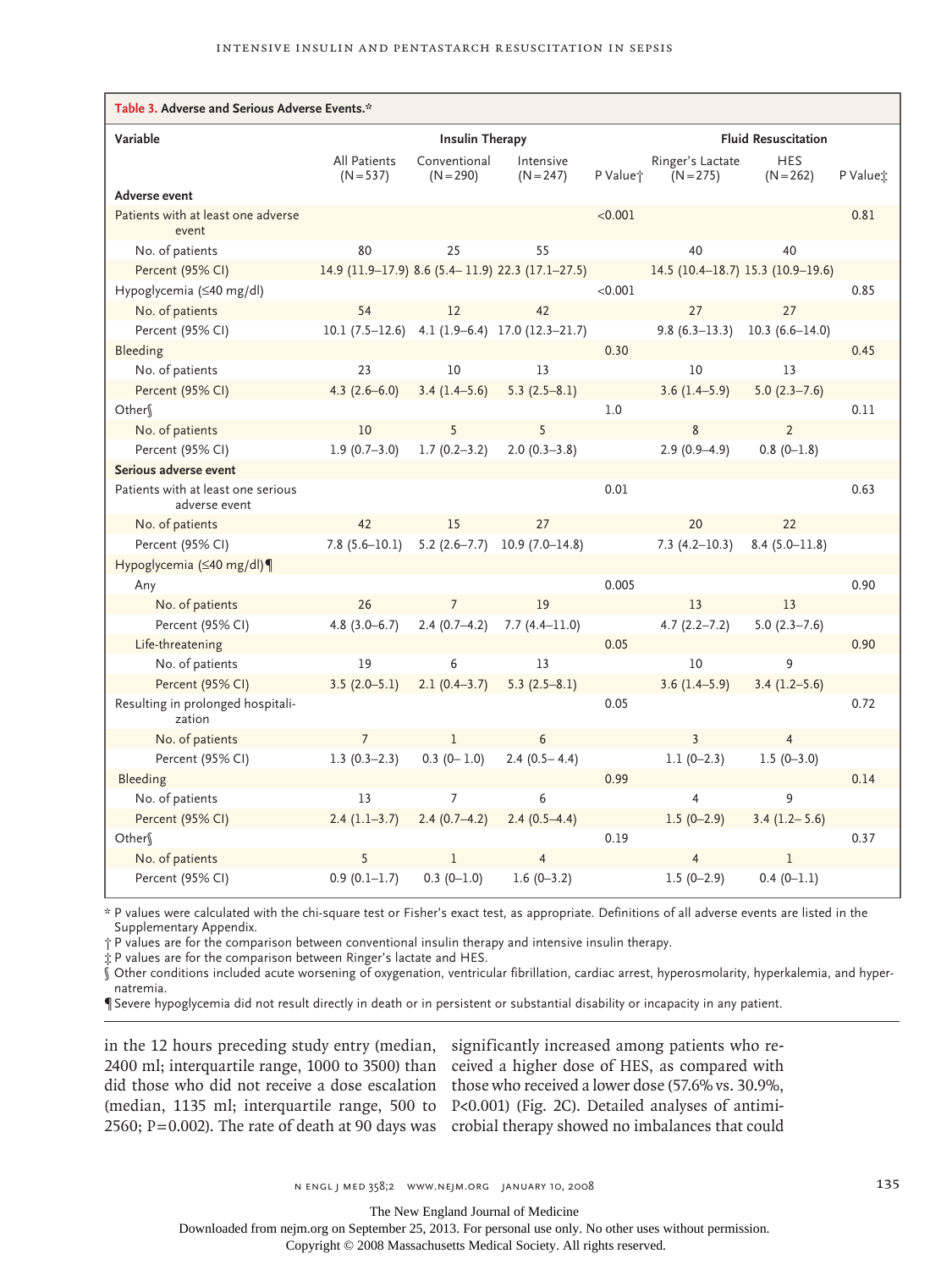

Replacement Therapy and the Rate of Death at 90 Days. **Figure 3. Cumulative Effect of Volume Resuscitation on the Need for Renal-**

The need for renal-replacement therapy and 90-day mortality were signifi-Panel A shows the relationship between the cumulative dose of either pentarenal-replacement therapy (Panel A) and the rate of death at 90 days (Panel B). Fattern shows the relationship between the cannatative dose of either pental starch (HES) or Ringer's lactate and the percentage of patients who needed cantly correlated with the cumulative dose of HES (P<0.001 and P=0.001, respectively) but not with the dose of Ringer's lactate (P=0.11 and P=0.31, **Figure has been redrawn and type has been reset. Please check carefully.** respectively). All P values were calculated with the Cochran–Armitage test for trend. I bars denote 95% confidence intervals.

Jobs in the second control of the second control of the second control of the second control of the second control of the second control of the second control of the second control of the second control of the second contr

35802

easily explain these study results (Table 3B and Table 7 of the Supplementary Appendix).

01-10-07

In a multivariate post hoc logistic-regression model that was adjusted for insulin therapy, the total dose of Ringer's lactate, baseline creatinine clearance, mean arterial pressure, and total dose of colloids administered 12 hours before the start of therapy, the total dose of HES was a significant independent predictor of both the need for renal-replacement therapy and the rate of death at 90 days (Table 6 of the Supplementary Appendix). At 90 days, patients who had received a lower dose of HES were more likely to have renal failure than those who had received Ringer's lactate (30.9% vs. 21.7%,  $P = 0.04$ ) and were more likely to need renal-replacement therapy (25.9% vs. 17.3%, P=0.03).

# Discussion

In 537 patients with septic shock, we found no beneficial effect of intensive insulin treatment (administered according to the Leuven protocol) with respect to the rate of death at 28 days and the mean SOFA score; we also found no benefit with respect to any of the secondary end points. Moreover, our study was stopped early, at the first planned safety analysis, because intensive insulin therapy was associated with a significantly increased rate of severe hypoglycemic events and a trend toward a prolonged stay in the ICU.

Cox regression analysis identified the occurrence of hypoglycemia as an independent risk factor for death from any cause. Hypoglycemia may be only a marker of a poor outcome, independently of insulin therapy. On the other hand, it is possible that unrecognized adverse effects of hypoglycemia on the brain or heart offset potential beneficial effects of intensive insulin therapy.16 The full extent of hypoglycemic events in our study is unknown, since the usual clinical warning signs and symptoms of hypoglycemia in the patients we studied may have been masked by critical illness and sedation.

Our findings are similar to those of the second study by Van den Berghe et al.,<sup>2</sup> which assessed the use of intensive insulin therapy in maintaining euglycemia in critically ill patients in a medical ICU. In our study, the nonsignificant differences in the rates of death at 28 days and at 90 days in the intensive-therapy group and the conventional-therapy group were similar to those in the study by Van den Berghe et al., as was the magnitude of the significant increase in hypoglycemic episodes in the intensive-therapy group, as compared with the conventional-therapy group (18.7% vs. 3.1% in the study by Van den Berghe et al. and 17.0% vs. 4.1% in our study). The mean blood glucose levels during hypoglycemia in the intensive-therapy group and the conventional-therapy group were also similar in the study by Van den Berghe et al. (32 mg and 31 mg per deciliter, respectively;  $P=0.50$ ) and in our study (31 mg and 28 mg per deciliter, respectively;  $P=0.30$ ). Moreover, in the study by Van den Berghe et al., mean morning blood glucose

The New England Journal of Medicine

Downloaded from nejm.org on September 25, 2013. For personal use only. No other uses without permission.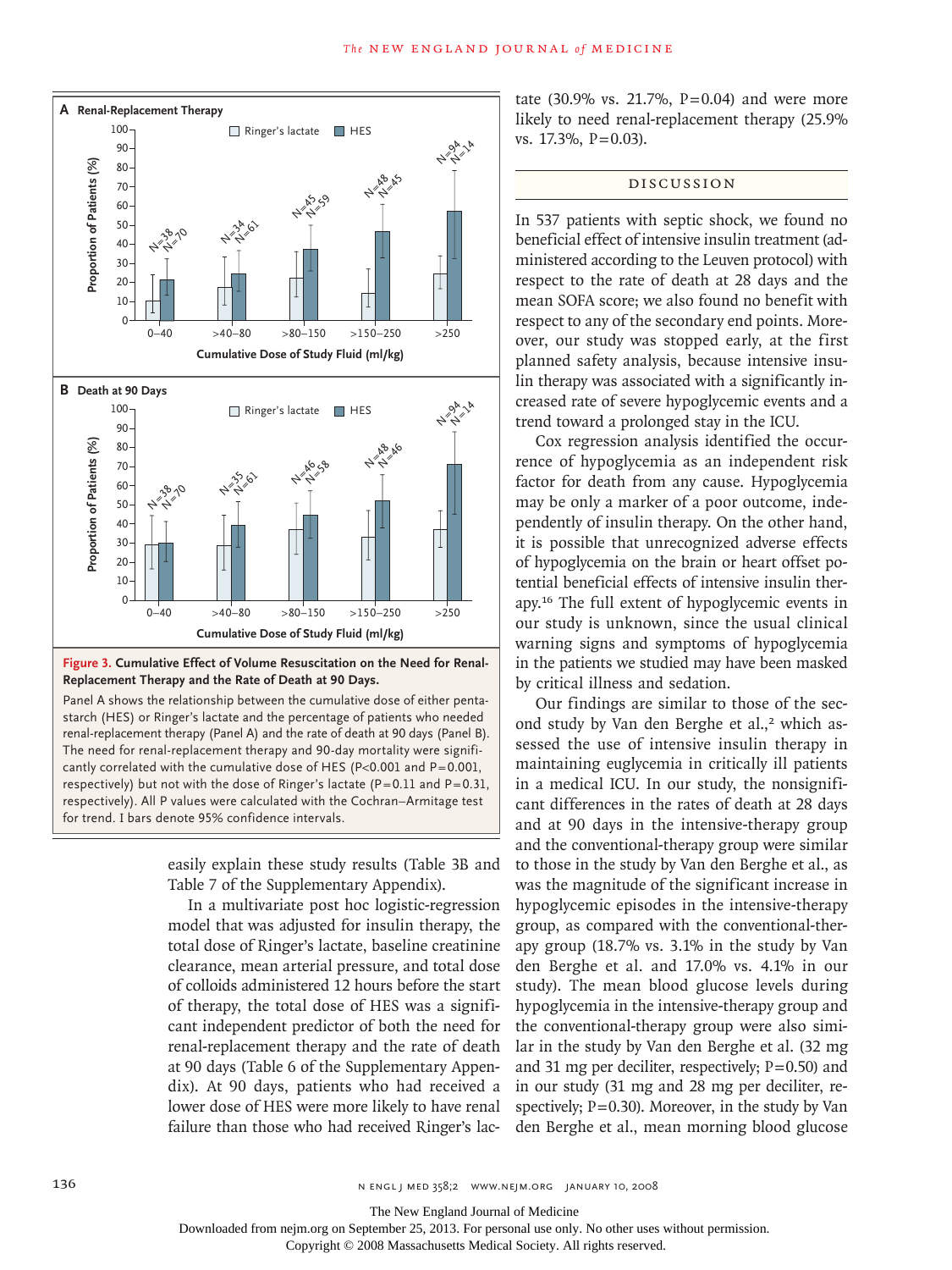levels in the intensive-therapy group and in the conventional-therapy group (111±29 mg and 153±31 mg per deciliter, respectively) were similar to the levels in our study (112±18 mg and 151±33 mg per deciliter, respectively). In their second study of medical ICU patients, Van den Berghe et al. performed exploratory subgroup analyses regarding the length of the ICU stay and the resolution of organ injury. The beneficial effects that were shown in these subgroup analyses were not confirmed in our study.

Taken together, our study and the medical ICU study by Van den Berghe et al. establish that intensive insulin therapy has no measurable, consistent benefit in critically ill patients in a medical ICU, regardless of whether the patients have severe sepsis, and that such therapy increases the risk of hypoglycemic episodes. The results of these two studies are in marked contrast to the results of the first study by Van den Berghe et al.,<sup>1</sup> which showed a beneficial effect of intensive insulin therapy on postoperative survival rates among critically ill surgical patients. In that study, the beneficial effect was predominantly seen in cardiac surgical patients (accounting for 62% of the study population) who were given intravenous glucose loads (200 to 300 g per 24 hours) on admission to the ICU. It is possible that intensive insulin therapy was beneficial in these patients because it decreased the adverse effect of this high glucose load.

In sedated, severely ill patients with sepsis, the benefits of intensive insulin therapy (administered according to the Leuven protocol) are unproven, but the risk of hypoglycemia is increased by a factor of 5 to 6. We cannot exclude the possibility that patients with sepsis may benefit from other less strict insulin protocols, $17$  given that variability in the glucose level was a stronger independent predictor of death in the ICU than was the mean glucose concentration.<sup>18</sup>

After the first planned interim analysis, our trial was suspended because of increased rates of renal failure and death at 90 days in the group receiving HES. Adverse effects of HES on renal function have been reported in patients who have undergone renal transplantation and in critically ill patients.<sup>19,20</sup> Schortgen et al.<sup>21</sup> reported adverse renal effects associated with a starch solution that had a higher degree of molar substitution (0.6) than that used in our study (0.5). Other studies did not detect adverse effects except for impaired coagulation, even with large doses of starch solutions; however, these studies were limited by their design, small size, and short observation periods.<sup>22-27</sup> Even though we used a "modern" HES solution<sup>28</sup> that was designed to have fewer side effects, we found an even higher incidence of acute renal failure than that reported by Schortgen et al. Our study showed that HES was associated with an increased need for renalreplacement therapy in patients with sepsis, even when it was administered at recommended daily doses, and that higher cumulative doses were associated with an increased rate of death at 90 days. Our results should not be used to address the effect of rapid volume expansion on the outcome in patients with sepsis, nor should our findings be extrapolated to other volume expanders.

The differences between the hemodynamic effects of HES and those of Ringer's lactate were minor (e.g., a more rapid return to normal central venous pressure in the HES group). However, we observed marked adverse effects of HES therapy on kidney function, coagulation, transfusion requirements, and survival. The ability of HES to interfere with coagulation has already prompted warning labels and dose limitations.<sup>29,30</sup> Furthermore, long-term storage of the colloid is potentially toxic and may be responsible (beyond the adverse effects on renal function) for the observed increase in the rate of death at 90 days, particularly with higher doses.21,31-36

Fluid resuscitation with 10% HES 200/0.5 is harmful in patients with severe sepsis. At recommended doses, it causes renal impairment, and at high doses, it impairs long-term survival. Since adverse effects have been attributed to various HES solutions,<sup>37</sup> until long-term studies with adequate numbers of patients show that a particular HES solution is safe in critically ill patients, HES solutions should be avoided.

Supported by a grant (01 KI 0106) from the German Federal Ministry of Education and Research and by unrestricted grants from B. Braun, HemoCue, and Novo Nordisk.

Dr. Bloos reports receiving lecture fees from B. Braun, and Dr. Reinhart reports receiving lecture and consulting fees from B. Braun. No other potential conflict of interest relevant to this article was reported.

We thank the members of the data and safety monitoring board: Charles L. Sprung, M.D., Hadassah Hebrew University Medical Center, Jerusalem; Waheedullah Karzai, M.D., Zentralklinik Bad Berka, Bad Berka, Germany; and Herbert Witte, Ph.D., Institute of Medical Statistics, Informatics and Documentation, University of Jena, Germany.

The New England Journal of Medicine

Downloaded from nejm.org on September 25, 2013. For personal use only. No other uses without permission.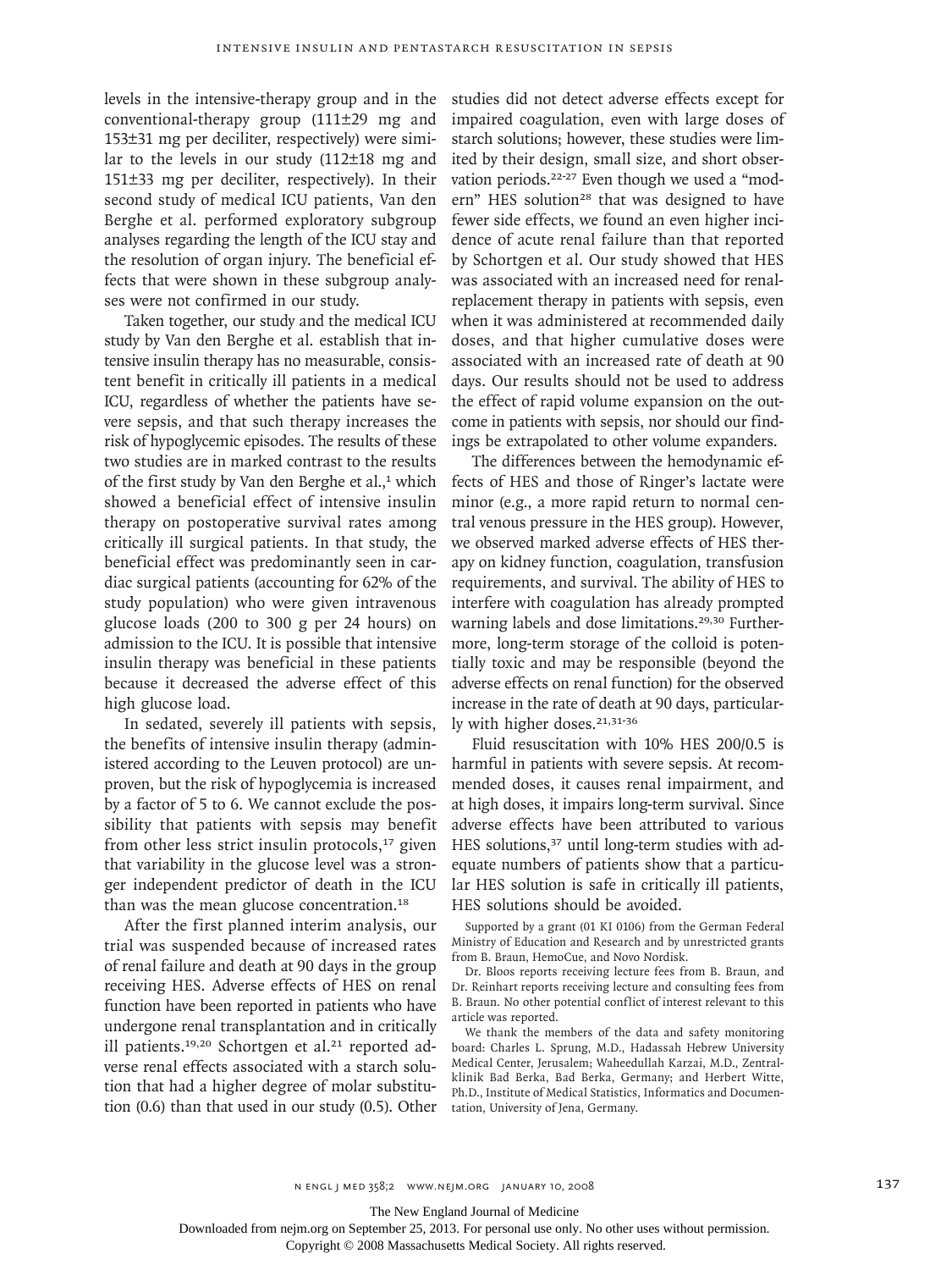#### **Appendix**

The authors' affiliations are as follows: the Department of Anesthesiology and Intensive Care Medicine (F.M.B., F.B., C.H., K.R.) and the Institute of Clinical Chemistry and Laboratory Medicine (M.K.), Friedrich Schiller University, Jena; the Institute of Medical Informatics, Statistics and Epidemiology (C.E., M.L.) and the Coordination Center for Clinical Trials (E.K.), University of Leipzig, Leipzig; the Department of Anesthesiology and Intensive Care Medicine, Helios Klinikum, Erfurt (A.M.-H.); the Department of Anesthesiology and Intensive Care Medicine, University Hospital of the Technical University of Dresden, Dresden (M.R.); the Department of Anesthesiology and Intensive Care Medicine, University Hospital Schleswig-Holstein, Campus Kiel, Kiel (N.W.); the Department of Anesthesiology and Intensive Care Medicine, University of Goettingen, Goettingen (O.M.); the Department of Anesthesiology and Intensive Care Medicine, Ernst Moritz Arndt University, Greifswald (M.G.); the Department of Nephrology and Medical Intensive Care, Charite, Campus Virchow-Klinikum, University Medical Center, Berlin (M.O.); the Department of Anesthesiology and Intensive Care Medicine, Martin Luther University, Halle-Wittenberg (S.G.); the Department of Anesthesiology and Intensive Care Medicine, University Hospital, Leipzig (D.O.); the Department of Anesthesiology and Critical Care Medicine, Klinikum Augsburg, Augsburg (U.J.); the Department of Nephrology and Hypertension, University of Erlangen-Nuremberg, Erlangen (S.J.); the Department of Anesthesiology and Intensive Care Medicine, University Hospital Aachen, Rheinisch-Westfaelische Technische Hochschule, Aachen (R.R.); the Department of Pulmonary and Critical Care Medicine, University Otto von Guericke, Magdeburg, and the Department of Pulmonary and Critical Care Medicine, Medizinische Hochschule Hannover, Hannover (T.W.); the Department of Anesthesiology and Intensive Care Medicine, Staedtisches Klinikum Brandenburg, Brandenburg (M.S.); and the Department of Anesthesiology and Intensive Care Medicine, Staedtisches Krankenhaus Dresden-Friedrichstadt, Dresden (P.K.) — all in Germany; and the Critical Care Medicine Department, National Institutes of Health, Bethesda, MD (C.N.).

#### **References**

1. Van den Berghe G, Wouters P, Weekers F, et al. Intensive insulin therapy in critically ill patients. N Engl J Med 2001; 345:1359-67.

2. Van den Berghe G, Wilmer A, Hermans G, et al. Intensive insulin therapy in the medical ICU. N Engl J Med 2006;354:449- 61.

Dellinger RP, Carlet JM, Masur H, et al. **3.** Surviving Sepsis Campaign guidelines for management of severe sepsis and septic shock. Crit Care Med 2004;32:858-73. [Errata, Crit Care Med 2004;32:1448, 2169- 70.]

Roberts I, Alderson P, Bunn F, Chin-**4.** nock P, Ker K, Schierhout G. Colloids versus crystalloids for fluid resuscitation in critically ill patients. Cochrane Database Syst Rev 2004;4:CD000567.

Hoffmann JN, Vollmar B, Laschke **5.** MW, Inthorn D, Schildberg FW, Menger MD. Hydroxyethyl starch (130 kD), but not crystalloid volume support, improves microcirculation during normotensive endotoxemia. Anesthesiology 2002;97:460-70.

Morisaki H, Bloos F, Keys J, Martin C, **6.** Neal A, Sibbald WJ. Compared with crystalloid, colloid therapy slows progression of extrapulmonary tissue injury in septic sheep. J Appl Physiol 1994;77:1507-18.

7. Barron ME, Wilkes MM, Navickis RJ. A systematic review of the comparative safety of colloids. Arch Surg 2004;139:552-63. Wilkes MM, Navickis RJ, Sibbald WJ. **8.** Albumin versus hydroxyethyl starch in cardiopulmonary bypass surgery: a metaanalysis of postoperative bleeding. Ann Thorac Surg 2001;72:527-33.

American College of Chest Physicians/ **9.** Society of Critical Care Medicine Consensus Conference: definitions for sepsis and organ failure and guidelines for the use of innovative therapies in sepsis. Crit Care Med 1992;20:864-74.

10. Van den Berghe G, Wouters PJ, Bouillon R, et al. Outcome benefit of intensive insulin therapy in the critically ill: insulin dose versus glycemic control. Crit Care Med 2003;31:359-66.

11. Thadhani R, Pascual M, Bonventre JV. Acute renal failure. N Engl J Med 1996;334: 1448-60.

What is a serious adverse event? Rock-**12.** ville, MD: MedWatch, FDA Safety Information and Adverse Event Reporting Program, 2004. (Accessed December 14, 2007, at http://www.fda.gov/medwatch/report/ DESK/advevnt.htm.)

13. Moreno R, Vincent JL, Matos R, et al. The use of maximum SOFA score to quantify organ dysfunction/failure in intensive care: results of a prospective, multicentre study. Intensive Care Med 1999;25:686-96. 14. Bauer P, Köhne K. Evaluation of experiments with adaptive interim analyses. Biometrics 1994;50:1029-41.

15. Brunkhorst FM, Kuhnt E, Engel C, et al. Intensive insulin therapy in patients with severe sepsis and septic shock is associated with an increased rate of hypoglycemia: results from a randomized multicenter study (VISEP). Infection 2005;33: Suppl 1:19.

16. Cryer PE. Diverse causes of hypoglycemia-associated autonomic failure in diabetes. N Engl J Med 2004;350:2272-9.

17. Wilson M, Weinreb J, Hoo GW. Intensive insulin therapy in critical care: a review of 12 protocols. Diabetes Care 2007; 30:1005-11.

18. Egi M, Bellomo R, Stachowski E, French CJ, Hart G. Variability of blood glucose concentration and short-term mortality in critically ill patients. Anesthesiology 2006;105:244-52.

19. Winkelmayer WC, Glynn RJ, Levin R, Avorn J. Hydroxyethyl starch and change in renal function in patients undergoing coronary artery bypass graft surgery. Kidney Int 2003;64:1046-9.

20. Cittanova ML, Leblanc I, Legendre C, Mouquet C, Riou B, Coriat P. Effect of hydroxyethylstarch in brain-dead kidney donors on renal function in kidney-transplant recipients. Lancet 1996;348:1620-2. 21. Schortgen F, Lacherade JC, Bruneel F, et al. Effects of hydroxyethylstarch and gelatin on renal function in severe sepsis:

a multicentre randomised study. Lancet 2001;357:911-6.

Wiesen P, Canivet JL, Ledoux D, Roedi-**22.** ger L, Damas P. Effect of hydroxyethylstarch on renal function in cardiac surgery: a large scale retrospective study. Acta Anaesthesiol Belg 2005;56:257-63.

23. Liet JM, Bellouin AS, Boscher C, Lejus C, Rozé JC. Plasma volume expansion by medium molecular weight hydroxyethyl starch in neonates: a pilot study. Pediatr Crit Care Med 2003;4:305-7.

24. Beyer R, Harmening U, Rittmeyer O, et al. Use of modified fluid gelatin and hydroxyethyl starch for colloidal volume replacement in major orthopaedic surgery. Br J Anaesth 1997;78:44-50.

25. Vogt N, Bothner U, Brinkmann A, de Petriconi R, Georgieff M. Peri-operative tolerance to large-dose 6% HES 200/0.5 in major urological procedures compared with 5% human albumin. Anaesthesia 1999;54:121-7.

26. Arellano R, Gan BS, Salpeter MJ, et al. A triple-blinded randomized trial comparing the hemostatic effects of large-dose 10% hydroxyethyl starch 264/0.45 versus 5% albumin during major reconstructive surgery. Anesth Analg 2005;100:1846-53. 27. Sakr Y, Payen D, Reinhart K, et al. Effects of hydroxyethyl starch administration on renal function in critically ill patients. Br J Anaesth 2007;98:216-24.

28. Perazella MA. Drug-induced renal failure: update on new medications and unique mechanisms of nephrotoxicity. Am J Med Sci 2003;325:349-62.

29. Haynes GR, Havidich JE, Payne KJ. Why the Food and Drug Administration changed the warning label for hetastarch. Anesthesiology 2004;101:560-1.

Jonville-Béra AP, Autret-Leca E, Gruel **30.** Y. Acquired type I von Willebrand's disease associated with highly substituted hydroxyethyl starch. N Engl J Med 2001; 345:622-3.

31. Legendre C, Thervet E, Page B, Percheron A, Noël LH, Kreis H. Hydroxyethylstarch and osmotic-nephrosis-like lesions

138 n engl j med 358;2 www.nejm.org january 10, 2008

The New England Journal of Medicine

Downloaded from nejm.org on September 25, 2013. For personal use only. No other uses without permission.